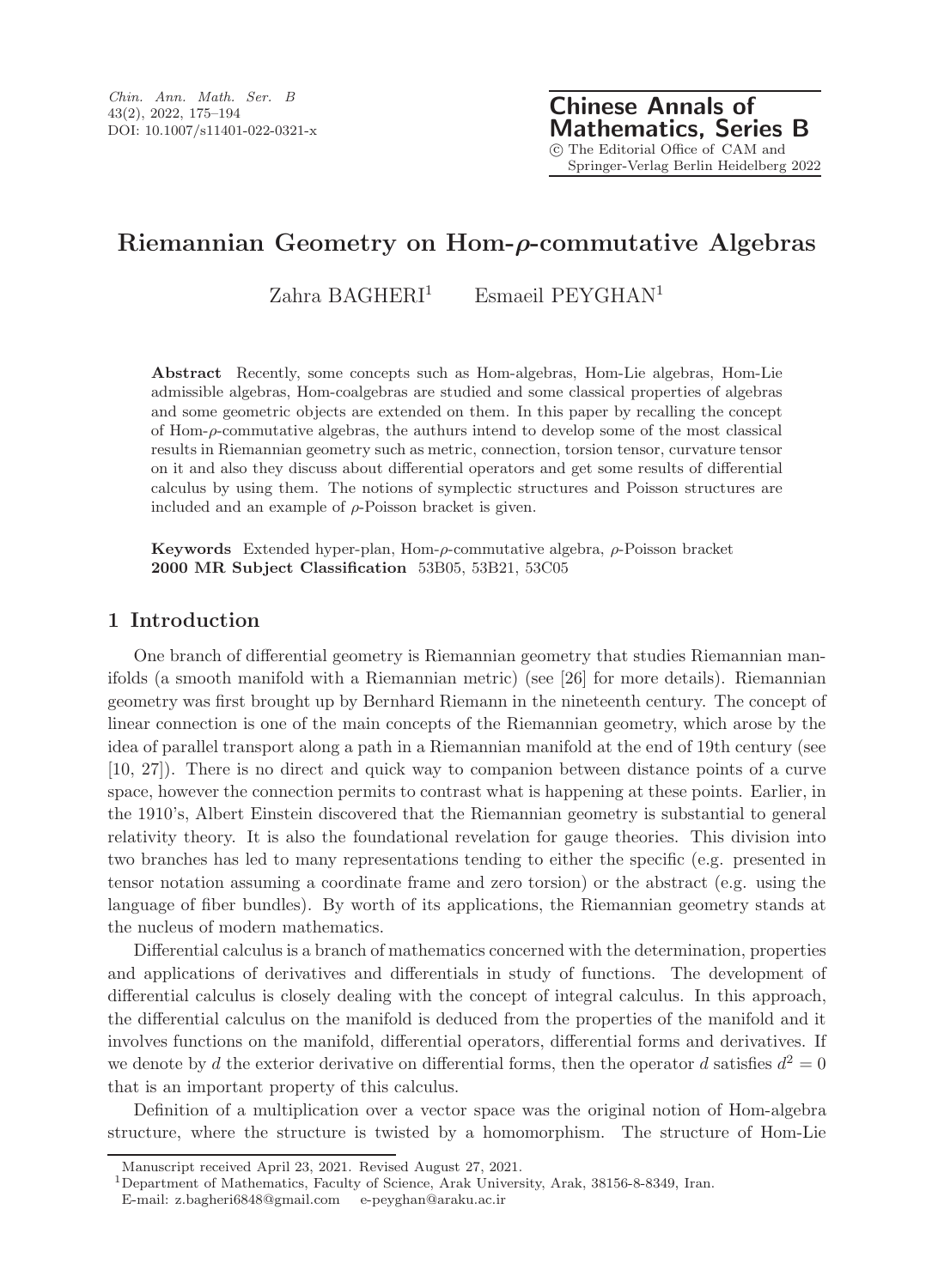algebra appeared first as a generalization of Lie algebra in [13] by Hartwig et al. Physics and deformations of Lie algebras, in particular Lie algebra of vector fields were the stimulants to study Hom-Lie structures. Lie algebras are special cases of Hom-Lie algebras in which  $\phi$  is the identity map. Also, q-deformations of the Witt and the Virasoro algebras have the structure of a Hom-Lie algebra. Later Hom-Lie algebras were extended to Hom-associative algebras by Makhlouf and Silverstrov in [18] and to quasi-Hom Lie and quasi-Lie algebras by Larsson and Silvestrov in [14–15]. Other interesting Hom-algebraic structures, such as Leibniz and Hom-Lie admissible algebras, Hom-Lie superalgebras, Hom-alternative algebras, Hom-Hopf algebras, Hom-coalgebras were studied in [2, 3, 12, 17, 19–20, 25, 28].

Non-commutative geometry is a branch of mathematics concerned with a geometric approach to non-commutative algebras and with the construction of spaces that are presented by non-commutative algebras of functions. Extension of the concept of differential forms on manifolds plays the basic role in non-commutative geometry (see [9, 11, 16, 23] for instance). Important examples of non-commutative geometry are ρ-commutative algebras. They have a great ability to generalize geometric objects. Accordingly, Riemannian geometry and its objects such as metric, connection, curvature, torsion, differential form and also differential calculus and application to hyperplane are discussed on  $\rho$ -commutative algebra by Bongaarts, Ciupala and Ngakeu in  $[6-8, 21]$ . In this paper we recall and study Hom- $\rho$ -commutative algebra and develop some of the most classical results in Riemannian geometry and differential calculus on it.

This paper is arranged as follows. In Section 2, we recall some necessary background knowledge including  $\rho$ -commutative and Hom- $\rho$ -commutative algebras, Hom-associative and Hom-ρ-commutative Lie algebras. In Section 3, we define p-forms and wedge product on Hom- $\rho$ -algebras and the reader will get some important properties of  $\rho$ -tensor products, this section further develops the foundational topics for Riemannian manifolds, metric, connection, torsion tensor and curvature tensor are included. Also, we check some examples, properties and lemmas to obtain important results. Section 4 has been assigned to discuss about representations, cochain, Hom-cochain and some results will be derived of differential calculus. Also, symplectic structures and Poisson brackets are studied in this section.

## 2 Hom-ρ-Commutative Algebra

In this section, we summarize some definitions concerning  $\rho$ -commutative and Hom- $\rho$ commutative algebras and related results.

Let A be an associative and unital algebra over a field  $k$  ( $k = \mathbb{R}$  or  $k = \mathbb{C}$ ), grading by an abelian group  $(G, +)$ , i.e., the vector space A has a G-grading  $A = \bigoplus A_a$  such that a∈G  $A_a A_b \subset A_{a+b}$ . A map  $\rho: G \times G \to k^*$  is called a two-cycle if the following conditions hold

$$
\rho(a,b) = \rho(b,a)^{-1}, \quad a, b \in G,
$$
\n(2.1)

$$
\rho(a+b,c) = \rho(a,c)\rho(b,c), \quad a, b, c \in G.
$$
\n(2.2)

The above conditions say that  $\rho(a, b) \neq 0$ ,  $\rho(0, b) = 1$  and  $\rho(c, c) = \pm 1$  for all  $a, b, c \in A$ ,  $c \neq 0$ .

The  $\rho$ -commutator of two homogeneous elements f and g of A is

$$
[f,g]_{\rho} = fg - \rho(|f|, |g|)gf,
$$
\n(2.3)

where  $|f|$  is the G-degree of a (non-zero) homogeneous element  $f \in A$  and the set of homogeneous elements in A is denoted by  $Hq(A)$ .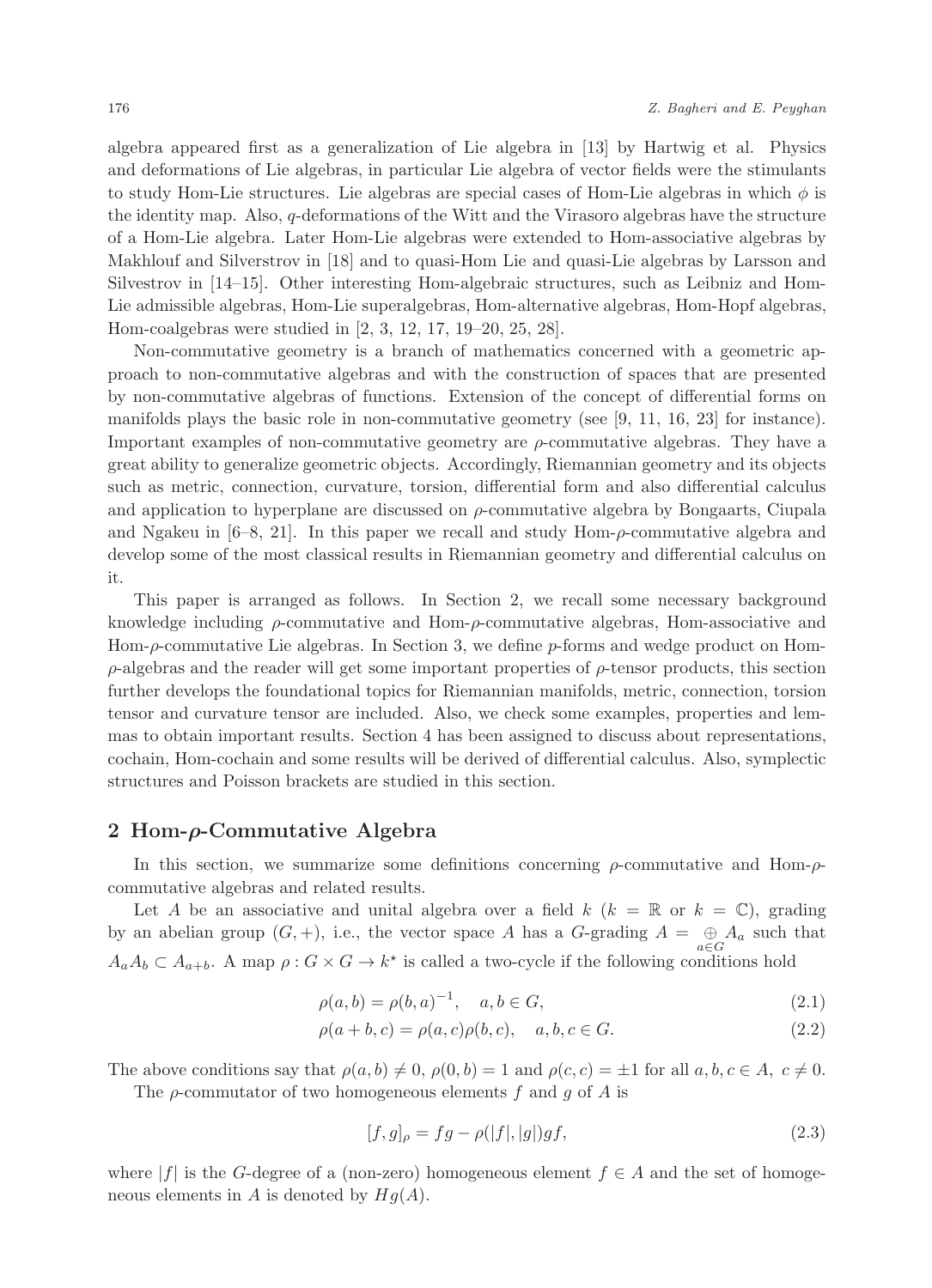A  $\rho$ -commutative algebra is a G-graded algebra A with a given two-cycle  $\rho$  such that  $fg =$  $\rho(|f|, |g|)gf$  for all homogeneous elements f and g in A (i.e.,  $[f, g]_{\rho} = 0$ ).

In the following, we have some preliminary definitions from [1, 5].

**Definition 2.1** A Hom-p-algebra is a quadruple  $(A, \cdot, \rho, \phi)$  consisting of a G-graded vector space A, i.e.,  $A = \bigoplus A_a$ , an even bilinear map  $\cdot : A \times A \to A$ , i.e.,  $A_a \cdot A_b \subseteq A_{a+b}$  for all  $a,b \in G$ , a two-cycle  $\rho: G \times G \to k^*$  and an even linear map  $\phi: A \to A$ . In addition, if  $f \cdot g = \rho(|f|, |g|)g \cdot f$ , for any  $f, g \in Hg(A)$ , we have a Hom- $\rho$ -commutative algebra.

A Hom- $\rho$ -algebra  $(A, \cdot, \rho, \phi)$  is called a Hom-associative  $\rho$ -algebra if

$$
\phi(f)(g \cdot h) = (f \cdot g)\phi(h).
$$

Moreover if  $fg = \rho(|f|, |g|)gf$ ,  $(A, \cdot, \rho, \phi)$  is called Hom-associative  $\rho$ -commutative algebra.

A Hom- $\rho$ -algebra  $(A, \cdot, \rho, \phi)$  is said to be multiplicative if  $\phi$  is a morphism for  $\cdot$ , regular if  $\phi$ is an automorphism for  $\cdot$ , and involutive if  $\phi^2 = Id_A$  (see [1, 5]).

**Example 2.1** The quaternion algebra H is a  $\mathbb{Z}_2 \times \mathbb{Z}_2 \times \mathbb{Z}_2$ -graded algebra in the following sense. Associate the "Triple degree" to the standard basis elements of H,

$$
\varepsilon = (0, 0, 0), \quad i = (0, 1, 1), \quad j = (1, 0, 1), \quad k = (1, 1, 0),
$$

where  $\varepsilon$  denotes the unit and the following multiplication conditions are imposed

i)  $i^2 = j^2 = k^2 = -1$ ,

ii)  $ij = k$ ,  $ji = -k$ ,  $jk = i$ ,  $kj = -i$ ,  $ki = j$ ,  $ki = j$ ,  $ik = -j$ .

Also the two-cocycle  $\rho$  is defined by  $\rho(a, b) = (-1)^{\langle a, b \rangle}$ , where  $\langle a, b \rangle$  is the usual scalar product of 3-vectors. Indeed  $\langle i, j \rangle = 1$  and similarly for k, so that i, j and k, ρ-commute with each other. But  $\langle i, i \rangle = \langle j, j \rangle = \langle k, k \rangle = 2$ , so that i, j and k commute with themselves. Thus, quaternion algebra H is a ρ-commutative algebra. If we set linear map  $\phi_H(i) = ai, \phi_H(j)$  $b_i, \phi_H(k) = ck, a, b, c \in \mathbb{C}$ , then we have a Hom- $\rho$ -commutative quaternion algebra. But, H is a Hom-associative  $\rho$ -commutative algebra if  $a = b = c$ .

**Definition 2.2** A Hom- $\rho$ -Lie algebra is a G-graded vector space A together with a bilinear map  $[\cdot,\cdot]_{\rho} : A \times A \rightarrow A$ , a two-cycle  $\rho$  and a linear map  $\phi : A \rightarrow A$  satisfying the following relations

- $\bullet$   $[A_g, A_{g'}]_\rho \subset A_{g+g'},$
- $[f, g]_{\rho} = -\rho(|f|, |g|)[g, f]_{\rho},$

•  $\rho(|h|, |f|)[\phi(f), [g, h]_{\rho}]_{\rho} + \rho(|g|, |h|)[\phi(h), [f, g]_{\rho}]_{\rho} + \rho(|f|, |g|)[\phi(g), [h, f]_{\rho}]_{\rho} = 0.$ 

The second condition is called ρ-antisymmetry and the third condition is called ρ-Jacobi identity.

**Proposition 2.1** (see [29]) The multiplex  $(A, \cdot, \rho, \phi, [\cdot, \cdot]_{\rho})$  consisting of a Hom-associative  $\rho$ -algebra  $(A, \cdot, \rho, \phi)$  and  $\rho$ -commutator  $[f, g]_\rho = fg - \rho(|f|, |g|)gf$  is a Hom- $\rho$ -Lie algebra, called Hom-ρ-commutative Lie algebra.

A Hom-ρ-Lie algebra  $(A, \rho, \phi, [\cdot, \cdot]_{\rho})$  is called multiplicative if  $\phi[f, g]_{\rho} = [\phi(f), \phi(g)]_{\rho}$ , regular if  $\phi$  is an automorphism and involutive if  $\phi$  is an involution, that is  $\phi^2 = Id_A$  (see [1]).

**Definition 2.3** (see [5]) Let  $(A, \cdot, \rho, \phi)$  be a Hom-p-algebra. A p-derivation of degree |X| on A is a linear map  $X : A \rightarrow A$  such that

$$
X(f \cdot g) = X(f) \cdot g + \rho(|X|, |f|)f \cdot X(g). \tag{2.4}
$$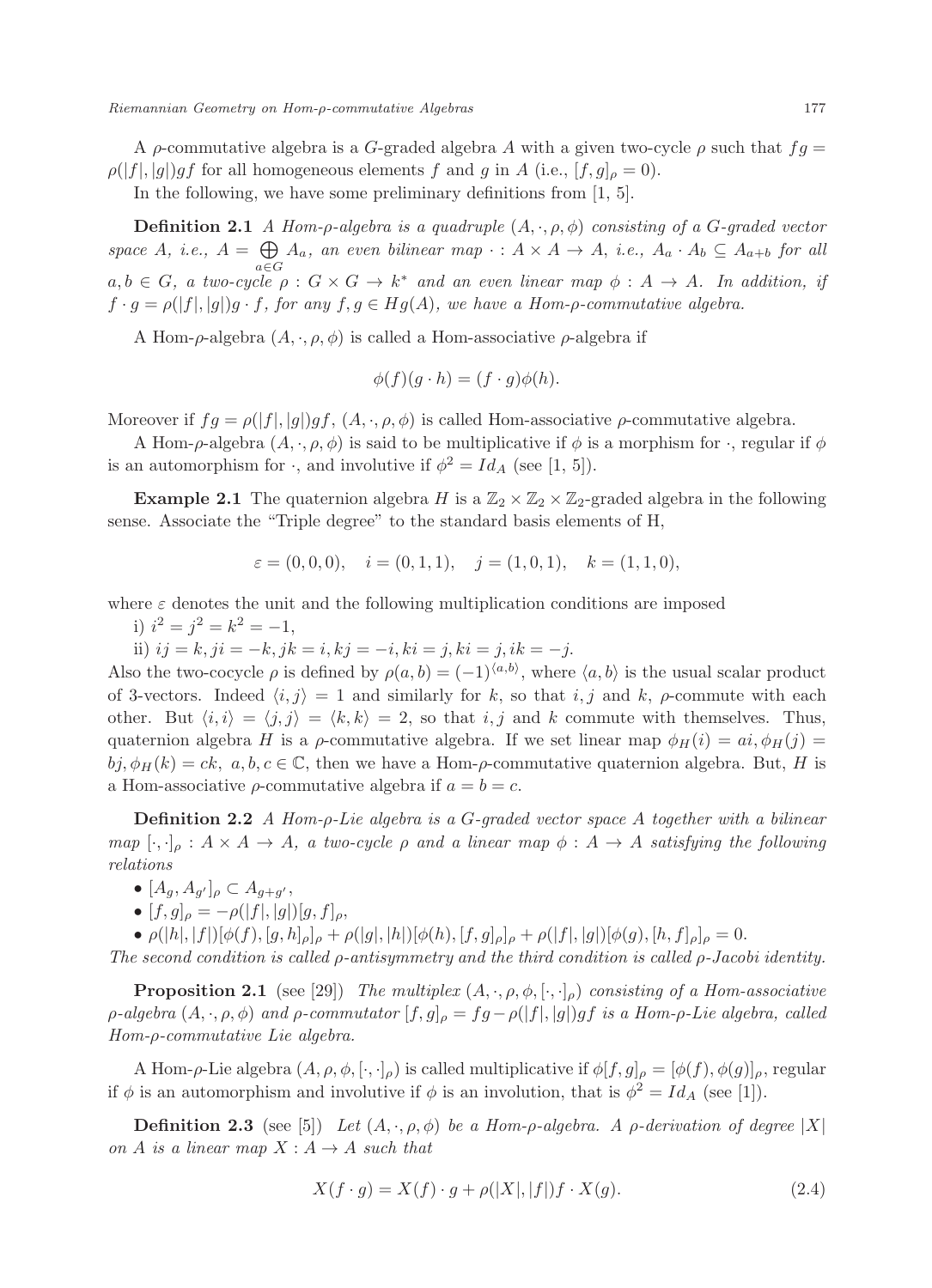If  $\rho$ -DerA is denoted the space of all  $\rho$ -derivations of A, then for  $X \in Hg(\rho$ -DerA) and  $Y \in Hg(\rho\text{-Der}A)$ , the  $\rho$ -commutator of  $X, Y$ , defined by  $[X, Y]_{\rho} = X \circ Y - \rho(|X|, |Y|)Y \circ X$ , is a  $\rho$ -derivation. Furthermore, when A is Hom- $\rho$ -commutative,  $\rho$ -DerA is also a A-bimodule with actions  $\triangleright$  and  $\triangleleft$  defined by

$$
(f \rhd X) \cdot g = f(X \cdot g), \quad X \lhd f = \rho(|X|, |f|) f \rhd X,\tag{2.5}
$$

respectively. In fact any  $G$ -graded left module M over a Hom- $\rho$ -commutative algebra A is a A-bimodule with

$$
f \triangleright (X \triangleleft g) = (f \triangleright X) \triangleleft g, \quad f, g \in A, \ X \in M. \tag{2.6}
$$

Moreover,  $\rho$ -DerA equipped with the  $\rho$ -commutator is a  $\rho$ -Lie algebra.

We will simply denote the left action  $f \triangleright X$  as  $fX$  and  $\rho(|X|, |Y|)$  by  $\rho(X, Y)$ .

### 3 p-Forms, ρ-Tensor Product

In this section, at first we define the p-forms and the wedge product, next we turn to a brief discussion of the concept of tensor products to develop Riemannian geometry on Hom-ρcommutative algebras, then we concentrate on metrics to introduce the notion of linear connection and define the torsion and curvature associated to the connection. Later, we survey some properties and give to the reader some main points. Symbols  $Hg(\Omega^1(A))$  and  $Hg(\rho\text{-Der}A)$ apply respectively for homogeneous elements of  $\Omega^1(A)$  and  $\rho$ -DerA.

**Definition 3.1** A p-form on Hom- $\rho$ -algebra A is a p-linear map  $\alpha_p$ :  $\times^p(\rho\text{-Der}A) \rightarrow A$ , p-linear in sense of left A-modules

- $\alpha_p(fX_1, \dots, X_p) = f\alpha_p(X_1, \dots, X_p),$
- $\alpha_p(X_1, \dots, X_j, X_{j+1}, \dots, X_p) = \alpha_p(X_1, \dots, X_j, fX_{j+1}, \dots, X_p),$

•  $\alpha_p(X_1, \dots, X_j, X_{j+1}, \dots, X_p) = -\rho(X_j, X_{j+1})\alpha_p(X_1, \dots, X_{j+1}, X_j, \dots, X_p),$ 

where  $j = 1, \dots, p - 1$ ,  $X_k \in Hg(\rho\text{-Der}A)$ ,  $k = 1, \dots, p$ ,  $f \in A$  and Xf is the right A-action on  $\rho$ -DerA defined by (2.5). Let  $\Omega^p(A)$  denote the set of p-forms. Then  $\Omega^p(A)$  is a G-graded A-bimodule with

$$
(\alpha_p f)(X_1, \cdots, X_p) = \alpha_p(X_1, \cdots, X_p)f,
$$
  
\n
$$
f \alpha_p = \rho(f, \alpha_p) \alpha_p f,
$$
  
\n
$$
|\alpha_p| = |\alpha_p(X_1, \cdots, X_p)| - (|X_1| + \cdots + |X_p|).
$$

Then we have the exterior algebra  $\Omega(A) = \bigoplus$  $p\geq 0$  $\Omega^p(A)$  with  $\Omega^0(A) = A$ .

**Definition 3.2** The wedge product  $\wedge$  in  $\Omega(A)$  is the map

$$
\wedge : \Omega^p(A) \times \Omega^q(A) \to \Omega^{p+q}(A),
$$

defined by

$$
(\alpha \wedge \beta)(X_1, \cdots, X_p, \cdots, X_{p+q})
$$
  
= 
$$
\sum_{\sigma \in S_{p,q}} sign(\sigma) \times \rho \Big( \sum_{j=p+1}^{p+q} X_{\sigma(j)}, \alpha \Big) \rho(X_{\sigma(k)}, X_{\sigma(l)})
$$
  

$$
\times \alpha(X_{\sigma(1)}, \cdots, X_{\sigma(p)}) \beta(X_{\sigma(p+1)}, \cdots, X_{\sigma(p+q)})
$$

for  $\alpha \in Hg(\Omega^p(A))$  and  $\beta \in Hg(\Omega^q(A))$ , where  $S_{p,q}$  is the set of permutations  $\sigma \in S_{p+q}$  such that  $\sigma(1) < \sigma(2) < \cdots < \sigma(p)$  and  $\sigma(p+1) < \sigma(k+2) < \cdots < \sigma(p+q)$ ,  $l < k$  and  $\sigma(l) > \sigma(k)$ .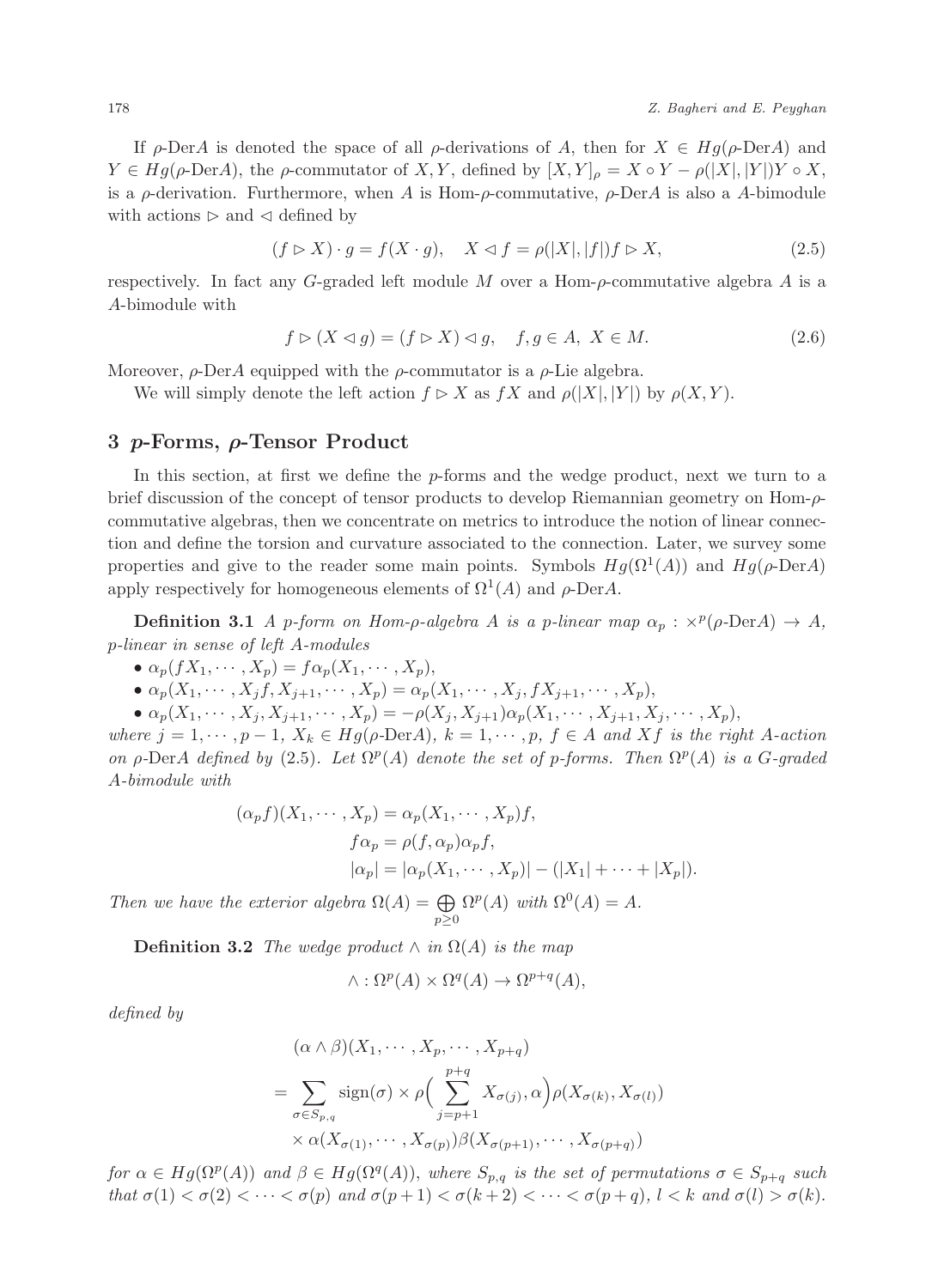**ρ-Tensor Product:** Let  $(A, \cdot, \rho, \phi)$  be a Hom-*ρ*-commutative algebra and  $(\rho\text{-Der} A, [\cdot, \cdot]_{\rho}, \rho, \phi)$  $\phi_A$ ) be a Hom- $\rho$ -Lie algebra, where  $\rho$ -DerA is the set of all  $\rho$ -derivations on Hom- $\rho$ -commutative algebra A.

For  $\alpha_1, \dots, \alpha_p \in Hg(\Omega^1(A))$ , we make a *p*-linear homogeneous map s of G-degree  $|s|$  $\sum_{i=1}^{p}$  $\sum_{i=1}^{\infty} |\alpha_i|$  as  $s = \alpha_1 \otimes_{\rho} \cdots \otimes_{\rho} \alpha_p$  and define it by

$$
\alpha_1 \otimes_{\rho} \cdots \otimes_{\rho} \alpha_p(X_1, \cdots, X_p) := \prod_{i=1}^p \alpha_i(X_i) \prod_{k=1}^{p-1} \rho \Big( \sum_{j=k+1}^p X_j, \alpha_k \Big),
$$

where  $X_1, \dots, X_p \in Hg(\rho\text{-Der}A)$ , that satisfy the following relations

$$
s(fX_1, X_2, \cdots, X_p) = fs(X_1, X_2, \cdots, X_p),
$$
  

$$
s(X_1, \cdots, X_i \triangleleft f, X_{i+1}, \cdots, X_p) = s(X_1, \cdots, X_i, fX_{i+1}, \cdots, X_p).
$$

Let  $T^{\otimes_p^p}$  denote the linear space generated by elements  $s = \alpha_1 \otimes_\rho \cdots \otimes_\rho \alpha_p$ .  $T^{\otimes_p^p}$  is a A-bimodule with the following actions

$$
(\alpha_1 \otimes_{\rho} \cdots \otimes_{\rho} \alpha_p) f = \alpha_1 \otimes_{\rho} \cdots \otimes_{\rho} (\alpha_p f),
$$
  

$$
f(\alpha_1 \otimes_{\rho} \cdots \otimes_{\rho} \alpha_p) = (f \alpha_1) \otimes_{\rho} \cdots \otimes_{\rho} \alpha_p = \rho \left(f, \sum_{i=1}^p \alpha_i\right) \alpha_1 \otimes_{\rho} \cdots \otimes_{\rho} (\alpha_p f).
$$

We have the  $\rho$ -tensor algebra  $T^{\otimes} = \bigoplus$  $p\geq 0$  $T^{\otimes_{\rho}^{\mathcal{P}}}$  with  $T^{\otimes_{\rho}^0}=A$  and natural algebra structure  $\otimes_{\rho}$ , which is defined on homogeneous elements in  $T^{\otimes}$  by

$$
T_p \otimes_{\rho} T_q(X_1, X_2, \cdots, X_p, X_{p+1}, \cdots, X_{p+q})
$$
  
=  $T_p(X_1, X_2, \cdots, X_p)T_q(X_{p+1}, \cdots, X_{p+q}) \times \rho \Big( \sum_{j=1}^q X_{p+j}, T_p \Big),$ 

 $\forall T_p \in T^{\otimes_p^p}, T_q \in T^{\otimes_q^q}, X_1, \cdots, X_{p+q} \in Hg(\rho\text{-Der}A)$ . Also,  $T_p \otimes_{\rho} T_q$  has the degree  $|T_p \otimes_{\rho} T_q|$  $|T_p| + |T_q|$ . Notice that  $T^{\otimes p}$  coincides with the space of all  $\rho$ -p-linear maps on  $\times^p \rho$ -DerA, if  $\Omega^1(A)$  and  $\rho$ -Der<sub> $\phi$ </sub>A are finitely generated. In this case,  $T \in T^{\otimes p}$  is called covariant  $\rho$ -tensor.

**Definition 3.3** A covariant 2-tensor  $g \in T^{\otimes_{\rho}^2}$  is called non-degenerate tensor if

$$
\forall \alpha \in Hg(\Omega^1(A)), \quad \exists X_{\alpha} \in \rho\text{-Der}A : g(Y, X_{\alpha}) = \alpha(Y), \quad \forall Y \in \rho\text{-Der}A.
$$

A (homogeneous) metric g of degree |g| on a  $\rho$ -commutative algebra A is an homogeneous symmetric and nondegenerate covariant 2-tensor on A.

**Definition 3.4** Let  $(A, \cdot, \rho, \phi)$  be a multiplicative Hom- $\rho$ -commutative algebra and ( $\rho$ -DerA, [:,  $\cdot|_p$ ,  $\rho$ ,  $\phi$ A) be a Hom- $\rho$ -Lie algebra, where  $\rho$ -DerA is the set of all  $\rho$ -derivations on A endowed with a bilinear map  $g(\cdot, \cdot)$  such that for any  $X, Y \in Hg(\rho\text{-Der}(A))$  the following equations are satisfied

(i)  $q(fX, Y) = fq(X, Y), \forall X, Y \in \rho$ -Der (A),

(ii) 
$$
g(X,Y) = \rho(X,Y)g(Y,X), \ \forall X,Y \in Hg(\rho\text{-Der}(A)),
$$

(iii)  $g(X, Y) = g(\phi_A(X), \phi_A(Y)), \ \forall X, Y \in \rho\text{-Der}(A),$ 

(iv) the map  $\tilde{g}: \rho\text{-Der} A \to \Omega^1(A)$  defined by  $\tilde{g}(X)Y = g(Y, X)$  is a left A-module isomorphism.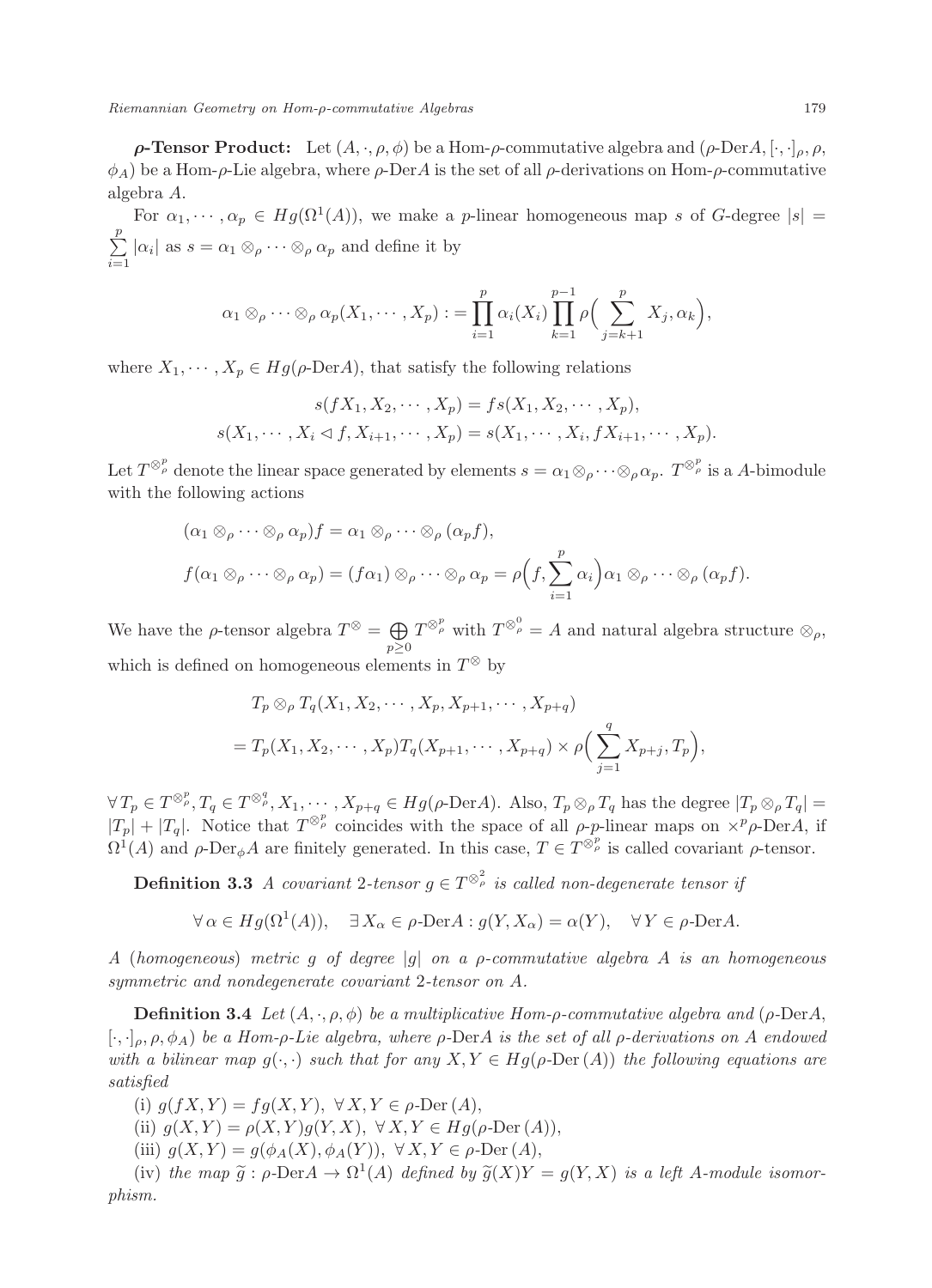Then, we say that A admits a metric  $g(\cdot, \cdot)$  (not necessary homogeneous). Also, homogeneous metric  $\tilde{g}$  satisfies  $g(X, fY) = g(Xf, Y)$  and  $\tilde{g}(aX) = a\tilde{g}(X), \tilde{g}(X \triangleleft a) = \tilde{g}(X)a\rho(a, g), a \in$  $Hg(A).$ 

**Definition 3.5** A linear connection on  $\rho$ -DerA is a linear map

$$
\begin{cases} \nabla : \rho\text{-Der} A \to \text{End}(\rho\text{-Der} A), \\ \qquad \qquad X \to \nabla_X, \end{cases}
$$

such that

$$
\nabla_{aX} Y = a \nabla_X Y, \quad a \in A, \ X, Y \in \rho\text{-Der}A,
$$
  
\n
$$
\nabla_X(aY) = (X \cdot a)Y + \rho(X, a)\phi(a)\nabla_X Y, \quad a \in Hg(A), \ X \in Hg(\rho\text{-Der}A).
$$

**Definition 3.6** Let  $T \in T^{\otimes}$ ,  $X \in Hg(\rho\text{-Der}A)$  and  $\nabla_X T$  denote the covariant derivative of T, which is a p-linear map. This map is defined on  $\rho$ -DerA by

$$
\rho\Big(X,\sum_{i=1}^p X_i\Big)\nabla_X T(X_1,\cdots,X_p) = \phi_A(X)\cdot T(X_1,\cdots,X_p)
$$

$$
-\sum_{i=1}^p \rho\Big(X,\sum_{l=1}^{i-1} X_l\Big)T(\phi_A(X_1),\cdots,\nabla_X X_i,\cdots,\phi_A(X_p)).
$$

 $\rho$ -tensor T is said to be parallel or compatible with respect to a linear connection  $\nabla$  if  $\nabla T = 0$ .

Connection  $\nabla$  is called compatible with metric q if

$$
\phi_A(X) \cdot g(Y, Z) = g(\nabla_X Y, \phi_A(Z)) + \rho(X, Y)g(\phi_A(Y), \nabla_X Z), \quad \forall X, Y, Z \in Hg(\rho\text{-Der}A).
$$

The curvature of a linear connection  $\nabla$  is the map

$$
\begin{cases} R: \rho\text{-Der} A \times \rho\text{-Der} A \to \text{End}(\rho\text{-Der} A), \\ (X, Y) \to R(X, Y) := R_{XY}, \end{cases}
$$

defined by

$$
R(X,Y)(Z) = \nabla_{\phi_A(X)} \nabla_Y Z - \rho(X,Y) \nabla_{\phi_A(Y)} \nabla_X Z - \nabla_{[X,Y]_\rho} \phi_A(Z).
$$

**Lemma 3.1** By the definition of curvature  $R$ , we get the following equalities

a) 
$$
R(X,Y) = -\rho(X,Y)R(Y,X)
$$
,  
\nb)  $R(aX,Y)Z = \phi(a)R(X,Y)Z - \rho(X+a,Y)(\phi_A(Y) \cdot a)\nabla_X Z$   
\t $+ \rho(X+a,Y)(Y \cdot a)\nabla_X \phi_A(Z) + a\nabla_{\phi_A(X)}\nabla_Y Z - \phi(a)\nabla_{\phi_A(X)}\nabla_Y Z,$   
\nc)  $R(X,aY)(Z) = \rho(X,a)\phi(a)(R(X,Y)Z) + (\phi_A(X) \cdot a)\nabla_Y Z$   
\t $- (X \cdot a)\nabla_Y \phi_A(Z) - \rho(X,a+Y)a\nabla_{\phi_A(Y)}\nabla_X Z$   
\t $+ \rho(X,a+Y)\phi(a)\nabla_{\phi_A(Y)}\nabla_X Z$   
\t $- \phi(a)\nabla_{[X,Y]_\rho} \phi_A(Z) + \rho(X,a)\phi(a)\nabla_{[X,Y]_\rho} \phi_A(Z),$   
\nd)  $R(X,Y)(aZ) = \rho(X+Y,a)\phi^2(a)(R(X,Y)Z) + (\phi_A(X) \cdot Y \cdot a)Z$   
\t $- \rho(X,Y)(\phi_A(Y) \cdot X \cdot a)Z + \rho(Y,a)(\phi_A(X) \cdot \phi(a))\nabla_Y Z$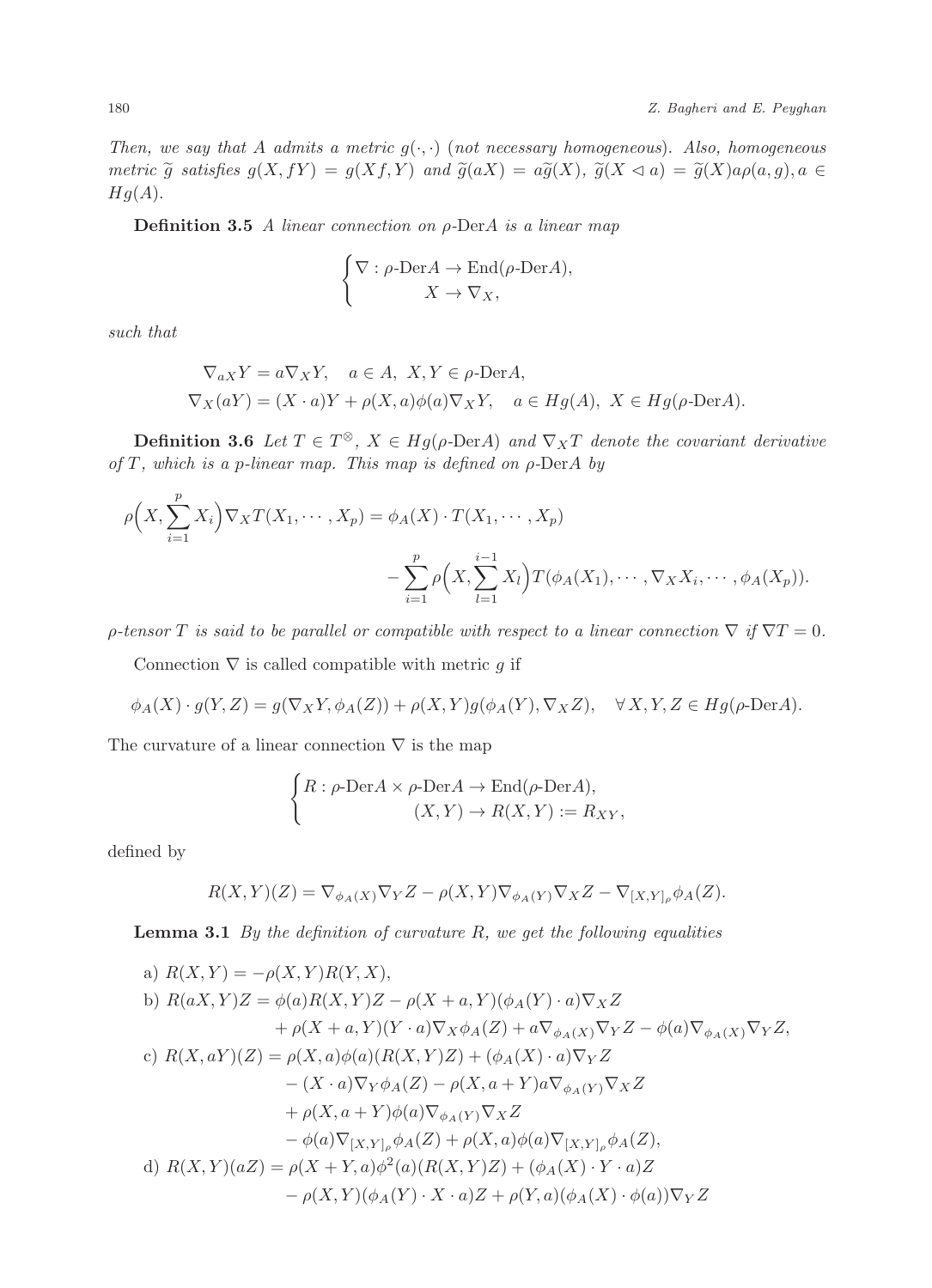$$
- \rho(X, Y)\rho(X, a)(\phi_A(Y) \cdot \phi(a))\nabla_X Z
$$
  
\n
$$
- \rho(X, Y)\rho(Y, X + a)\rho(X, a)\phi(a) \cdot X
$$
  
\n
$$
- \rho(X, Y)\rho(Y, X + a)\phi(X \cdot a)\nabla_{\phi_A(Y)}Z
$$
  
\n
$$
+ \rho(X, Y + a)\phi(Y \cdot a)\nabla_{\phi_A(X)}Z
$$
  
\n
$$
- (X \cdot Y \cdot a)\phi_A(Z) + \rho(X, Y)(Y \cdot X \cdot a)\phi_A(Z)
$$
  
\n
$$
- \rho(X + Y, a)\phi(a)\nabla_{[X, Y]_{\rho}}\phi_A(Z) + \rho(X + Y, a)\phi^2(a)\nabla_{[X, Y]_{\rho}\phi_A(Z)}.
$$

**Proof** For sake of the brevity, we proof the relation (b). By the definitin of curvature  $R$ , we have

$$
R(aX,Y)Z = \nabla_{\phi_A(aX)} \nabla_Y Z - \rho(X+a,Y) \nabla_{\phi_A(Y)} \nabla_{aX} Z - \nabla_{[aX,Y]_{\rho}} \phi_A(Z).
$$

Now, by the properties of connection  $\nabla$  and the relation  $[aX,Y]_{\rho} = -\rho(X + a, Y)(Y \cdot a)X +$  $\phi(a)[X,Y]_{\rho}$ , we get

$$
R(aX,Y)Z = a\nabla_{\phi_A(X)}\nabla_Y Z - \rho(X+a,Y)(\phi_A(Y) \cdot a)\nabla_X Z
$$
  
\n
$$
- \rho(X+a,Y)\rho(Y,a)\phi(a)\nabla_{\phi_A(Y)}\nabla_X Z
$$
  
\n
$$
- (Y \cdot a)\nabla_X \phi_A(Z) - \phi(a)\nabla_{[X,Y]_\rho} \phi_A(Z)
$$
  
\n
$$
= \phi(a)R(X,Y)Z - \rho(X+a,Y)(\phi_A(Y) \cdot a)\nabla_X Z
$$
  
\n
$$
+ \rho(X+a,Y)(Y \cdot a)\nabla_X \phi_A(Z) + a\nabla_{\phi_A(X)}\nabla_Y Z - \phi(a)\nabla_{\phi_A(X)}\nabla_Y Z.
$$

Also, the torsion of the connection  $\nabla$  is defined by

$$
\begin{cases}\nT_{\nabla} : \rho\text{-Der} A \times \rho\text{-Der} A \to \rho\text{-Der} A, \\
T_{\nabla}(X, Y) = \nabla_X Y - \rho(X, Y) \nabla_Y X - [X, Y]_{\rho}.\n\end{cases}
$$

Connection  $\nabla$  is called torsion-free if

$$
T_{\nabla} = 0
$$
, i.e.,  $[X, Y]_{\rho} = \nabla_X Y - \rho(X, Y) \nabla_Y X$ ,  $\forall X, Y \in Hg(\rho\text{-Der}A)$ .

In the similar way of the curvature, it is easy to see that the torsion has the following properties

$$
T(aX,Y) = T(X,Y) + a\nabla_X Y - \phi(a)\nabla_X Y,
$$
  
\n
$$
T(X,aY) = \rho(X,a)\phi(a)T(X,Y) - \rho(X,a+Y)a\nabla_Y X
$$
  
\n
$$
+ \rho(X+a,Y)\phi(a)\nabla_Y X - \rho(X,a)\phi(a)[X,Y]_{\rho} + \phi(a)[X,Y]_{\rho}.
$$

Theorem 3.1 There exists a unique linear connection on every Hom- $\rho$ -commutative algebra with homogeneous metric g, which is torsion-free and compatible with metric g. This connection is called Levi-Civita connection associated to g.

**Proof** By the compatibility condition of the connection  $\nabla$  with the metric g, we can easily show that the Koszul equation is given by

$$
2\rho(Z,Y)g(\phi_A(X), \nabla_Y Z) = \rho(X, Z)\phi_A(Z) \cdot g(X, Y) + \rho(X, Z)g(\phi_A(Z), [X, Y]_{\rho}) - \phi_A(X) \cdot g(Z, Y) - \rho(X, Z)g([Z, X]_{\rho}, \phi_A(Y)) + \rho(Z, Y)\rho(X, Y + Z)\phi_A(Y) \cdot g(Z, X) + \rho(Z, Y)\rho(X, Y + Z)g([Y, Z]_{\rho}, \phi_A(X)),
$$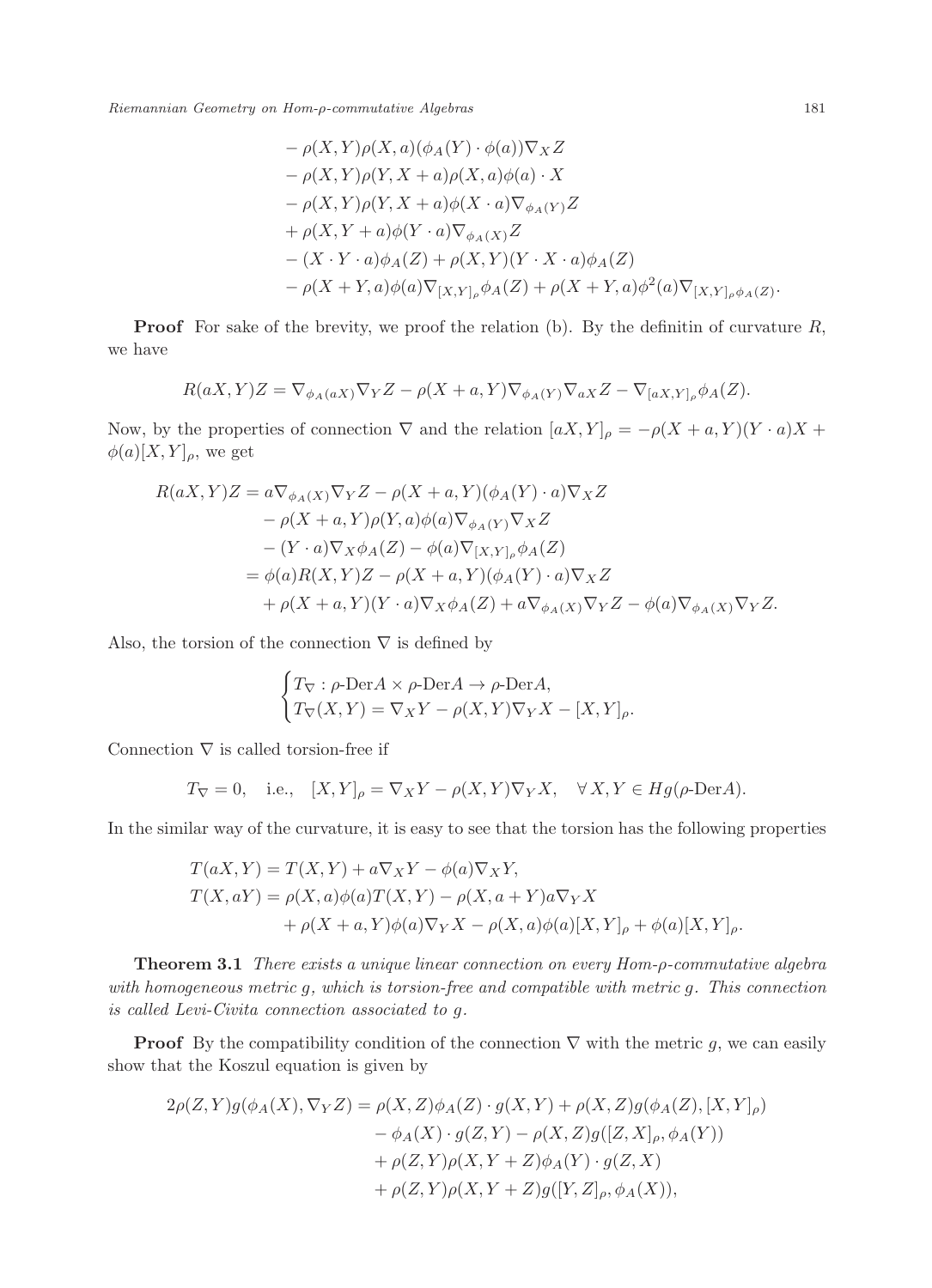where  $X, Y, Z \in Hg(\rho\text{-Der}A)$ . So, the proof is clear.

Christoffel coefficients: Let us assume that  $A$  is generated as algebra by  $n$  homogeneous coordinates  $x_1, x_2, \dots, x_n$  and  $\rho$ -DerA is generated by  $\partial_1, \dots, \partial_n$ , where  $\partial_i = \frac{\partial}{\partial x_i}$  such that  $\frac{\partial}{\partial x_i}(x_j) = \delta_{ij}, |\partial_i| = -|x_i|$ . Also, we assume that  $\Omega^1(A) = \langle dx^1, \cdots, dx^n \rangle$  such that  $|dx^i| = |x_i|$ . Let  $(dx<sup>i</sup>)$  be the dual basis of  $(\partial_i)$  and set

$$
g = dx^m \otimes dx^n g_{mn} \quad \text{(summation)}.
$$

**Proposition 3.1** Assuming that  $[\partial_i, \partial_j] = 0$  and  $\nabla_{\partial_i} \partial_j = \sum$  $\sum_{s} \phi_A(\partial_s) \triangleleft \Gamma_{ij}^s$ , the  $\rho$ -Christoffel coefficients  $\Gamma_{ij}^t$  of G-degree  $|\Gamma_{ij}^t| = x_t - x_i - x_j$  of the Levi-Civita connection  $\nabla$  are as follows

$$
\Gamma_{ij}^t = \frac{1}{2}\rho(g, x_t - x_i - x_j) \times \sum_k \widetilde{g}^{tk} \{-\phi_A(\partial_k) \cdot \widetilde{g}_{ij} + \rho(x_i + x_k, x_j)\phi_A(\partial_j) \cdot \widetilde{g}_{ki} + \rho(x_k, x_i + x_j)\phi_A(\partial_i) \cdot \widetilde{g}_{jk} \}.
$$
\n(3.1)

**Proof** Setting  $X = \partial_k$ ,  $Y = \partial_i$  and  $Z = \partial_j$  in the Koszul formula, we get

$$
2g(\phi_A(\partial_k), \sum_s \phi_A(\partial_s \lhd \Gamma^s_{ij}))
$$
  
=  $\rho(\partial_k, \partial_i + \partial_j)\phi_A(\partial_i) \cdot \widetilde{g}_{jk} + \rho(\partial_k + \partial_i, \partial_j)\phi_A(\partial_j) \cdot \widetilde{g}_{ki} - \phi_A(\partial_k) \cdot \widetilde{g}_{ij},$ 

thus

$$
2\sum_{s} \rho(\partial_{s}, \Gamma_{ij}^{s}) \rho(\partial_{k}, \Gamma_{ij}^{s}) \Gamma_{ij}^{s} \tilde{g}_{ks}
$$
  
=  $\rho(\partial_{k}, \partial_{i} + \partial_{j}) \phi_{A}(\partial_{i}) \cdot \tilde{g}_{jk} + \rho(\partial_{k} + \partial_{i}, \partial_{j}) \phi_{A}(\partial_{j}) \cdot \tilde{g}_{ki} - \phi_{A}(\partial_{k}) \cdot \tilde{g}_{ij}.$ 

Multiplying both sides of the above relation by  $\tilde{g}^{tk}$ , we get

$$
2\sum_{s} \rho(-x_t - x_k, \Gamma_{ij}^t) \rho(\widetilde{g}^{tk}, \Gamma_{ij}^t) \Gamma_{ij}^t
$$
  
=  $\rho(x_k, x_i + x_j) \phi_A(\partial_i) \cdot \widetilde{g}_{jk} + \rho(x_k + x_i, x_j) \phi_A(\partial_j) \cdot \widetilde{g}_{ki} - \phi_A(\partial_k) \cdot \widetilde{g}_{ij}.$ 

Since  $g = dx^t \otimes dx^k g_{tk}$ , so  $|g| = x_t + x_k + g_{tk}$  and then  $-x_t - x_k = g_{tk} - |g|$ . Therefore

$$
2\sum_{s} \rho(g_{tk}, \Gamma_{ij}^{t})\rho(-g, \Gamma_{ij}^{t})\rho(-g_{tk}, \Gamma_{ij}^{t})\Gamma_{ij}^{t}
$$

$$
= \rho(x_{k}, x_{i} + x_{j})\phi_{A}(\partial_{i}) \cdot \widetilde{g}_{jk}
$$

$$
+ \rho(x_{k} + x_{i}, x_{j})\phi_{A}(\partial_{j}) \cdot \widetilde{g}_{ki} - \phi_{A}(\partial_{k}) \cdot \widetilde{g}_{ij}.
$$

Thus, in the last step, the result will be obtained, that is

$$
\Gamma_{ij}^t = \frac{1}{2}\rho(g,\Gamma_{ij}^t)\sum_k \widetilde{g}^{tk}\{\rho(x_k,x_i+x_j)\phi_A(\partial_i)\cdot\widetilde{g}_{jk} + \rho(x_k+x_i,x_j)\phi_A(\partial_j)\cdot\widetilde{g}_{ki} - \phi_A(\partial_k)\cdot\widetilde{g}_{ij}\}.
$$

**Example 3.1** Extended-hyperplane  $A_q^2 = \langle 1, x, y, x^{-1}, y^{-1} : x \cdot y = qy \cdot x \rangle$  is a  $\mathbb{Z} \times \mathbb{Z}$ -graded algebra. Considering the two-cycle

$$
\rho(n,n') = q^{j \sum\limits_{k=1}^n n_j n'_k \alpha_{jk}},
$$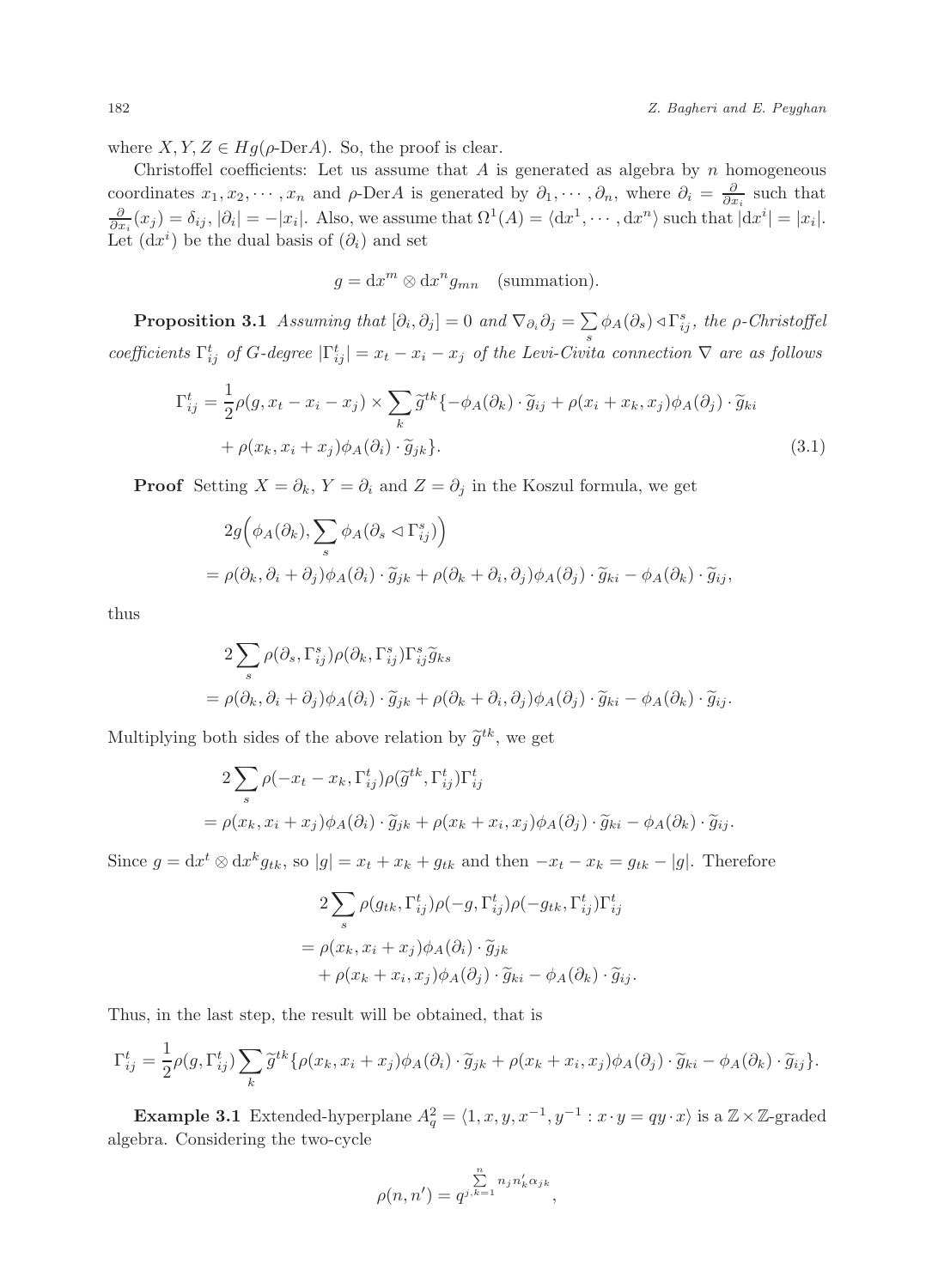where  $\alpha_{jk} = 1$  if  $j < k$ , 0 if  $j = k$  and  $-1$  if  $j > k$ ,  $A_q^2$  is a  $\rho$ -commutative algebra. In this example, we intend to define morphisms  $\phi$  and  $\phi_{A_q^2}$  on the  $A_q^2$  and  $\rho$ -Der $A_2^q$ , respectively, to make Hom- $\rho$ -commutative algebra and Hom- $\rho$ -commutative Lie algebra, respectively. In the next, by considering the metric  $g$  and its components that is defined in [21], we obtain the  $\rho$ -Christoffel coefficients  $\Gamma_{ij}^t$  corresponding to  $\phi_{A_q^2}$  by (3.1). If we define the linear map  $\phi: A_q^2 \to A_q^2$  by

$$
\phi(x) = ax, \quad \phi(y) = ay, \quad \phi(x^{-1}) = bx^{-1}, \quad \phi(y^{-1}) = by^{-1}, \quad a, b \in k,
$$

then we have the Hom- $\rho$ -commutative algebra  $A_q^2$ . Note that  $(A_q^2, \cdot, \rho, \phi)$  is a Hom-associative ρ-commutative algebra if  $a = b$ . The set ρ-Der $A_2^q$  of all φ-ρ-derivations on  $A_2^q$  is a  $A_q^2$ -bimodule generated by  $\frac{\partial}{\partial x}$  and  $\frac{\partial}{\partial y}$ , and  $\Omega^1(A)$  is generated by dx, dy such that  $dx_j(\frac{\partial}{\partial x_i}) = \frac{\partial}{\partial x_i}(x_j) = \delta_{ij}$ ,  $\left|\frac{\partial}{\partial x_i}\right| = -|x_i|$  and  $|dx_i| = |x_i|$ , where  $x_1 = x$  and  $x_2 = y$ . We define the linear map  $\phi_{A_i^2}$ :  $\rho$ -Der $A_q^2 \to \rho$ -Der $A_q^2$  by

$$
\phi_{A_q^2}\left(\frac{\partial}{\partial x}\right) = \lambda \frac{\partial}{\partial x} + \gamma \frac{\partial}{\partial y}, \quad \phi_{A_q^2}\left(\frac{\partial}{\partial y}\right) = (\lambda + \gamma) \frac{\partial}{\partial y},
$$

where  $\lambda, \gamma \in k$ . All homogeneous metrics on  $\rho$ -Der $A_q^2$  were defined by [21],

$$
g = g_{11} dx \otimes_{\rho} dx + g_{12} dx \otimes_{\rho} dy + qg_{21} dy \otimes_{\rho} dx + g_{22} dy \otimes_{\rho} dy.
$$

Now, by using metric  $g$ , we try to find the following relation

$$
g(X,Y) = g(\phi_{A_q^2}(X), \phi_{A_q^2}(Y)), \quad \forall X, Y \in Hg(\rho \text{-Der} A_q^2).
$$

**Case 1** If  $X = \frac{\partial}{\partial x}$  and  $Y = \frac{\partial}{\partial x}$ , we have  $g\left(\frac{\partial}{\partial x}, \frac{\partial}{\partial x}\right) = g_{11}$ . Also, we get

$$
g\left(\phi_{A_q^2}\left(\frac{\partial}{\partial x}\right), \phi_{A_q^2}\left(\frac{\partial}{\partial x}\right)\right) = g\left(\lambda \frac{\partial}{\partial x} + \gamma \frac{\partial}{\partial y}, \lambda \frac{\partial}{\partial x} + \gamma \frac{\partial}{\partial y}\right)
$$
  

$$
= \lambda^2 g\left(\frac{\partial}{\partial x}, \frac{\partial}{\partial x}\right) + \lambda \gamma g\left(\frac{\partial}{\partial x}, \frac{\partial}{\partial y}\right) + \gamma \lambda g\left(\frac{\partial}{\partial y}, \frac{\partial}{\partial x}\right)
$$
  

$$
+ \gamma^2 g\left(\frac{\partial}{\partial y}, \frac{\partial}{\partial y}\right) = \lambda^2 g_{11} + \lambda \gamma (1 + q) g_{12} + \gamma^2 g_{22}.
$$

In this case, we find  $\lambda^2 = 1$ ,  $\lambda \gamma = 0$ ,  $\gamma^2 = 0$ , so  $\lambda = \pm 1$ ,  $\gamma = 0$ .

**Case 2** If  $X = \frac{\partial}{\partial y}$  and  $Y = \frac{\partial}{\partial y}$ , we have

$$
\begin{cases}\ng\left(\phi_{A_q^2}\left(\frac{\partial}{\partial y}\right), \phi_{A_q^2}\left(\frac{\partial}{\partial y}\right)\right) = g\left((\lambda + \gamma)\frac{\partial}{\partial y}, (\lambda + \gamma)\frac{\partial}{\partial y}\right) = (\lambda + \gamma)^2 g\left(\frac{\partial}{\partial y}, \frac{\partial}{\partial y}\right) = (\lambda + \gamma)^2 g_{22}, \\
g\left(\frac{\partial}{\partial y}, \frac{\partial}{\partial y}\right) = g_{22}.\n\end{cases}
$$

In this case, we find  $(\lambda + \gamma)^2 = 1$ .

**Case 3** If  $X = \frac{\partial}{\partial x}$  and  $Y = \frac{\partial}{\partial y}$ , we get  $g(\frac{\partial}{\partial x}, \frac{\partial}{\partial y}) = g_{21} = qg_{12}$  and

$$
g\left(\phi_{A_q^2}\left(\frac{\partial}{\partial x}\right), \phi_{A_q^2}\left(\frac{\partial}{\partial y}\right)\right) = g\left(\lambda \frac{\partial}{\partial x} + \gamma \frac{\partial}{\partial y}, (\lambda + \gamma) \frac{\partial}{\partial y}\right) = \lambda(\lambda + \gamma)g\left(\frac{\partial}{\partial x}, \frac{\partial}{\partial y}\right)
$$

$$
+ \gamma(\lambda + \gamma)g\left(\frac{\partial}{\partial y}, \frac{\partial}{\partial y}\right) = q\lambda(\lambda + \gamma)g_{12} + \gamma(\lambda + \gamma)g_{22}.
$$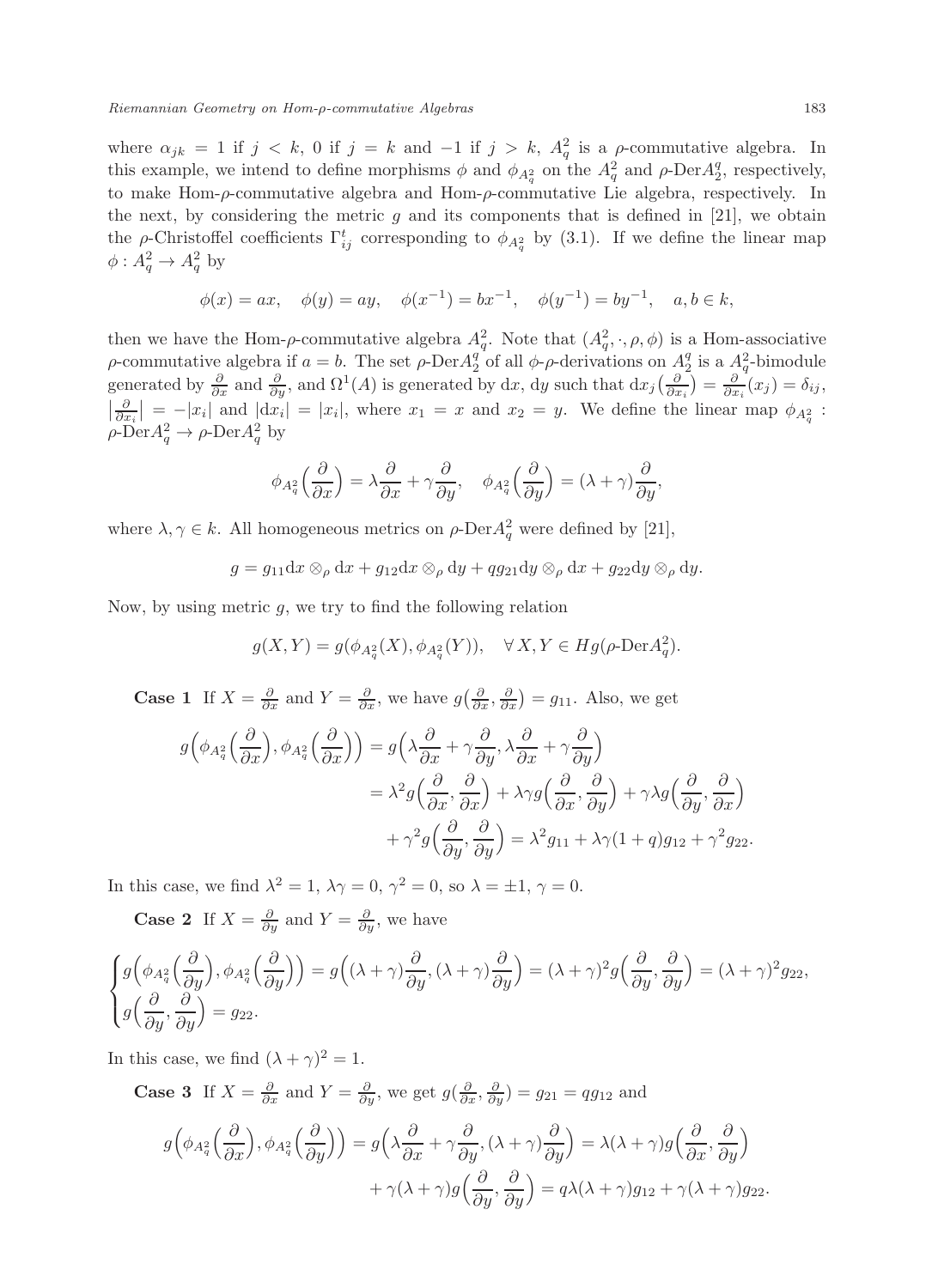In this case, we find  $\lambda(\lambda + \gamma) = 1$ ,  $\gamma(\lambda + \gamma) = 0$ .

**Case 4** If  $X = \frac{\partial}{\partial y}$  and  $Y = \frac{\partial}{\partial x}$ , we have

$$
\begin{cases}\ng\left(\phi_{A_q^2}\left(\frac{\partial}{\partial y}\right), \phi_{A_q^2}\left(\frac{\partial}{\partial x}\right)\right) = g\left((\lambda + \gamma)\frac{\partial}{\partial y}, \lambda\frac{\partial}{\partial x} + \gamma\frac{\partial}{\partial y}\right) = \lambda(\lambda + \gamma)g\left(\frac{\partial}{\partial y}, \frac{\partial}{\partial x}\right) \\
+ \gamma(\lambda + \gamma)g\left(\frac{\partial}{\partial y}, \frac{\partial}{\partial y}\right) = \lambda(\lambda + \gamma)g_{12} + \gamma(\lambda + \gamma)g_{22}, \\
g\left(\frac{\partial}{\partial y}, \frac{\partial}{\partial x}\right) = g_{12}.\n\end{cases}
$$

In this case, we also find  $\lambda(\lambda + \gamma) = 1$ ,  $\gamma(\lambda + \gamma) = 0$ .

By the above cases, if  $\gamma = 0$  and  $\lambda = \pm 1$ , we obtain

$$
\phi_{A_q^2}\left(\frac{\partial}{\partial x}\right) = \pm \frac{\partial}{\partial x}, \quad \phi_{A_q^2}\left(\frac{\partial}{\partial y}\right) = \pm \frac{\partial}{\partial y}.
$$

Therefore  $\phi_{A_q^2}$  can be written in the following two cases

$$
\begin{cases}\n\phi_{A_q^2}\left(\frac{\partial}{\partial x}\right) = -\frac{\partial}{\partial x}, & \phi_{A_q^2}\left(\frac{\partial}{\partial y}\right) = -\frac{\partial}{\partial y}, \\
\phi_{A_q^2}\left(\frac{\partial}{\partial x}\right) = \frac{\partial}{\partial x}, & \phi_{A_q^2}\left(\frac{\partial}{\partial y}\right) = \frac{\partial}{\partial y}.\n\end{cases}
$$

Also, we know that  $\rho$ -Der $A_2^q$  with  $\rho$ -commutator  $[X, Y] = XY - \rho(X, Y)YX$  and the linear map  $\phi_{A_q^2}$  is a Hom- $\rho$ -commutative Lie algebra. But, note that for the elements of the basis of  $\rho$ -Der $A_2^{\rho}$ , we have

$$
\left[\frac{\partial}{\partial x}, \frac{\partial}{\partial y}\right]_{\rho} = \frac{\partial}{\partial x}\frac{\partial}{\partial y} - \rho\left(\frac{\partial}{\partial x}, \frac{\partial}{\partial y}\right)\frac{\partial}{\partial y}\frac{\partial}{\partial x}.
$$
\n(3.2)

On the other hand, since  $\left[\frac{\partial}{\partial x}, \frac{\partial}{\partial y}\right]_{\rho} \in \rho$ -Der $A_q^2$ , then we can write

$$
\left[\frac{\partial}{\partial x}, \frac{\partial}{\partial y}\right]_{\rho} = p\frac{\partial}{\partial x} + q\frac{\partial}{\partial y},
$$

where  $p, q \in A$ , so  $\left[\frac{\partial}{\partial x}, \frac{\partial}{\partial y}\right]_{\rho}(x) = p$  and  $\left[\frac{\partial}{\partial x}, \frac{\partial}{\partial y}\right]_{\rho}(y) = q$ . But, (3.2) gives us  $\left[\frac{\partial}{\partial x}, \frac{\partial}{\partial y}\right]_{\rho}(x) =$  $\left[\frac{\partial}{\partial x}, \frac{\partial}{\partial y}\right]_{\rho}(y) = 0.$ 

Let us set  $\widetilde{g}_{mk} := \rho(\partial_m, \partial_k)g_{mk} = \rho(x_m, x_k)g_{mk}$  and continue with  $g_{11} = x^{-2}$ ,  $g_{12} =$  $x^{-1}y^{-1}$ ,  $g_{22} = y^{-2}$ . In this case, g is a homogeneous metric on  $A_q^2$  (of degree  $(0,0)$ ) if and only if

$$
D = \frac{1 - q^2}{q^2} x^{-2} y^{-2}
$$

is invertible, in other words if and only if  $q \neq 0, 1, -1$ . So, by the definition of  $\tilde{g}$ , we have

$$
(\widetilde{g}_{mk}) = \begin{pmatrix} x^{-2} & qx^{-1}y^{-1} \\ x^{-1}y^{-1} & y^{-2} \end{pmatrix}
$$

and

$$
(\widetilde{g}^{mk}) = (\widetilde{g}_{mk})^{-1} = \frac{1}{1-q^2} \begin{pmatrix} x^2 & -qxy \\ -xy & y^2 \end{pmatrix}.
$$

Here, it seems that, we are ready to find the  $\rho$ -Christoffel coefficients  $\Gamma_{ij}^t$  corresponding to each  $\phi_{A_q^2}$ . So, we need to consider the following cases: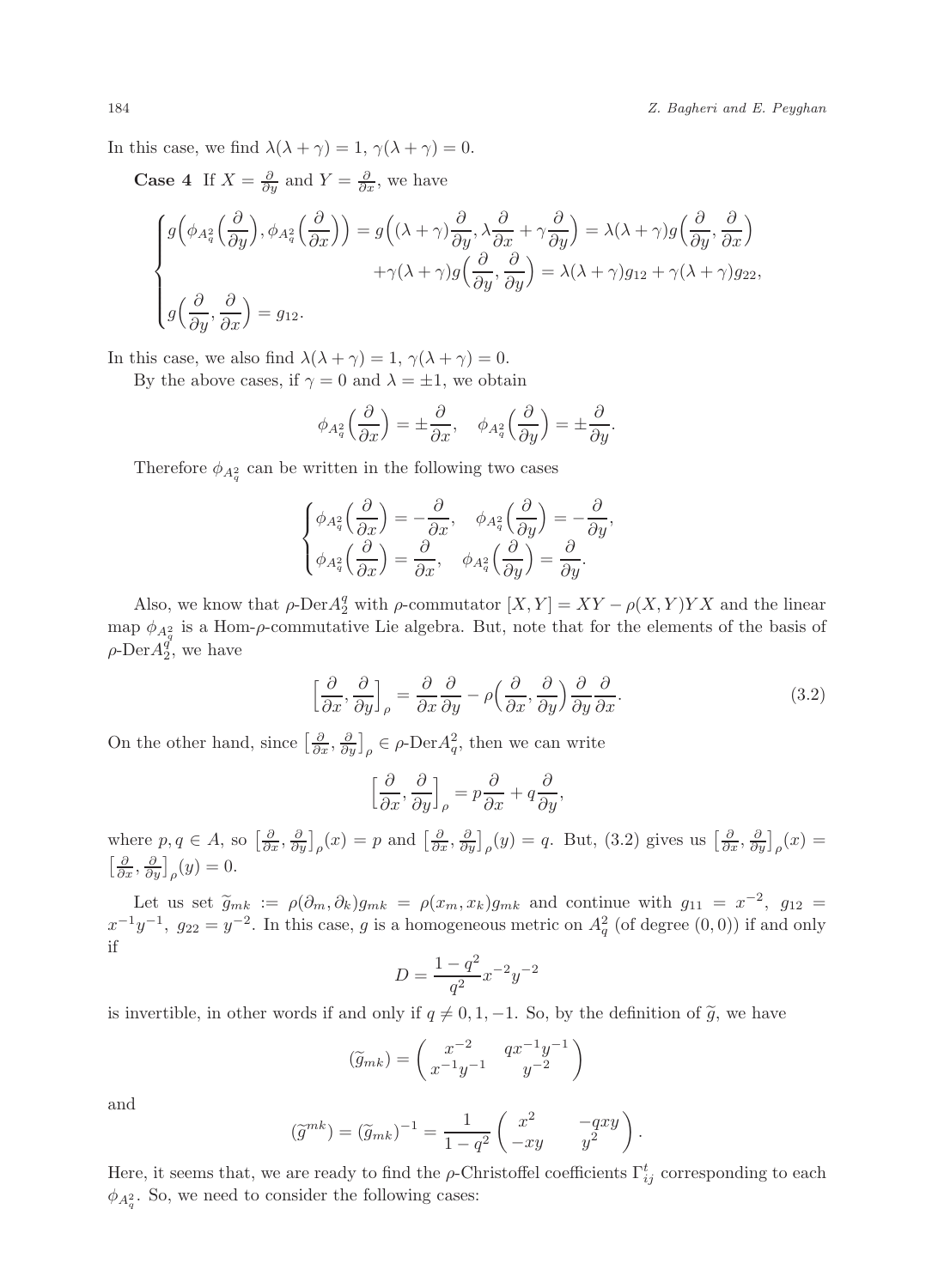If 
$$
\phi_{A_q^2}(\frac{\partial}{\partial x}) = -\frac{\partial}{\partial x}
$$
,  $\phi_{A_q^2}(\frac{\partial}{\partial y}) = -\frac{\partial}{\partial y}$ , we have  

$$
\Gamma_{11}^1 = x^{-1}, \quad \Gamma_{22}^2 = y^{-1}, \quad \Gamma_{12}^1 = \Gamma_{21}^1 = \Gamma_{21}^2 = \Gamma_{21}^2 = \Gamma_{11}^2 = \Gamma_{22}^1 = 0.
$$

If  $\phi_{A_q^2}(\frac{\partial}{\partial x}) = \frac{\partial}{\partial x}$ ,  $\phi_{A_q^2}(\frac{\partial}{\partial y}) = \frac{\partial}{\partial y}$ , we can find the following  $\rho$ -Christoffel coefficients

$$
\Gamma_{11}^1 = -x^{-1}, \quad \Gamma_{22}^2 = -y^{-1}, \quad \Gamma_{12}^1 = \Gamma_{21}^1 = \Gamma_{22}^2 = \Gamma_{21}^2 = \Gamma_{11}^2 = \Gamma_{22}^1 = 0.
$$

**Definition 3.7** Let  $(A, \cdot, \rho, \phi)$  be a multiplicative Hom- $\rho$ -commutative algebra and ( $\rho$ -DerA, [ $\cdot, \cdot$ ]<sub>ρ</sub>,  $\rho$ ,  $\phi$ <sub>A</sub>) be a multiplicative Hom-ρ-Lie algebra, where ρ-DerA is the set of all ρ-derivation on Hom-ρ-commutative algebra A. For a Levi-Civita connection  $\nabla$ , we define the covariant derivation of R as follows

$$
(\nabla_Z R)(X, Y) = \nabla_{\phi_A^2(Z)} R(X, Y)(\cdot) - R(\nabla_Z X, \phi_A(Y))\phi_A(\cdot)
$$

$$
- \rho(Z, X)R(\phi_A(X), \nabla_Z Y)\phi_A(\cdot)
$$

$$
- \rho(Z, X + Y)R(\phi_A(X), \phi_A(Y))\nabla_Z(\cdot). \tag{3.3}
$$

**Lemma 3.2** For X, Y, Z, V, W  $\in \rho$ -DerA, the curvature R satisfies the following equalities (a)  $\rho(X, Y)R_{YZ}X + \rho(Y, Z)R_{ZX}Y + \rho(Z, X)R_{XY}Z = 0$  (*Bianchi identity* 1). (b) Second Bianchi identity for a torsion-free connection

$$
\rho(V, X)R(X, Y, V, W) + \rho(Y, V)R(V, X, Y, W) + \rho(X, Y)R(Y, V, X, W) = 0
$$

(c) If  $\nabla_{\phi_A(X)} \phi_A(Y) = \phi_A(\nabla_X Y)$ , then

$$
\rho(Y,Z)(\nabla_Z R)(X,Y) + \rho(X,Y)(\nabla_Y R)(Z,X) + \rho(Z,X)(\nabla_X R)(Y,Z) = 0,
$$

where  $R(X, Y, V, W) := g(R_{XY}V, W)$ .

**Proof** (a) By the definition of curvature  $R$ , we can find the following relations

$$
\rho(Y, Z)R_{ZX}Y = \rho(Y, Z)\{\nabla_{\phi_A(Z)}\nabla_XY - \rho(Z, X)\nabla_{\phi_A(X)}\nabla_ZY - \nabla_{[Z, X]_\rho}\phi_A(Y)\}
$$
  
\n
$$
= \rho(Y, Z)\nabla_{\phi_A(Z)}\nabla_XY - \rho(Y, Z)\rho(Z, X)\rho(Z, Y)\nabla_{\phi_A(X)}\nabla_YZ
$$
  
\n
$$
- \rho(Y, Z)\rho(Z, X)\nabla_{\phi_A(X)}[Z, Y]_\rho - \rho(Y, Z)\rho(Z, Y)\rho(X, Y)\nabla_{\phi(Y)}[Z, X]_\rho
$$
  
\n
$$
- \rho(Y, Z)][Z, X]_\rho, \phi_A(Y)]_\rho,
$$
  
\n
$$
\rho(X, Y)R_{YZ}X = \rho(X, Y)\{\nabla_{\phi_A(Y)}\nabla_ZX - \rho(Y, Z)\nabla_{\phi_A(Z)}\nabla_YX - \nabla_{[Y, Z]_\rho}\phi_A(X)\}
$$
  
\n
$$
= \rho(X, Y)\nabla_{\phi_A(Y)}\nabla_ZX - \rho(X, Y)\rho(Y, Z)\rho(Y, X)\nabla_{\phi_A(Z)}\nabla_XY
$$
  
\n
$$
- \rho(X, Y)\rho(Y, Z)\nabla_{\phi_A(Z)}[Y, X]_\rho - \rho(X, Y)\rho(Y, X)\rho(Z, X)\nabla_{\phi_A(X)}[Y, Z]_\rho
$$
  
\n
$$
- \rho(X, Y)][Y, Z]_\rho, \phi_A(X)]_\rho
$$
  
\n(3.5)

and

$$
\rho(Z, X)R_{XY}Z = \rho(Z, X)\{\nabla_{\phi_A(X)}\nabla_Y Z - \rho(X, Y)\nabla_{\phi_A(Y)}\nabla_X Z - \nabla_{[X, Y]_\rho}\phi_A(Z)\}
$$
  
\n
$$
= \rho(Z, X)\nabla_{\phi_A(X)}\nabla_Y Z - \rho(Z, X)\rho(X, Y)\rho(X, Z)\nabla_{\phi_A(Y)}\nabla_Z X
$$
  
\n
$$
- \rho(Z, X)\rho(X, Y)\nabla_{\phi_A(Y)}[X, Z]_\rho - \rho(Z, X)\rho(X, Z)\rho(Y, Z)\nabla_{\phi_A(Z)}[X, Y]_\rho
$$
  
\n
$$
- \rho(Z, X)[[X, Y]_\rho, \phi_A(Z)]_\rho.
$$
\n(3.6)

Summing the relations  $(3.4)$ – $(3.6)$ , implies

$$
\rho(X,Y)R_{YZ}X + \rho(Y,Z)R_{ZX}Y + \rho(Z,X)R_{XY}Z = 0.
$$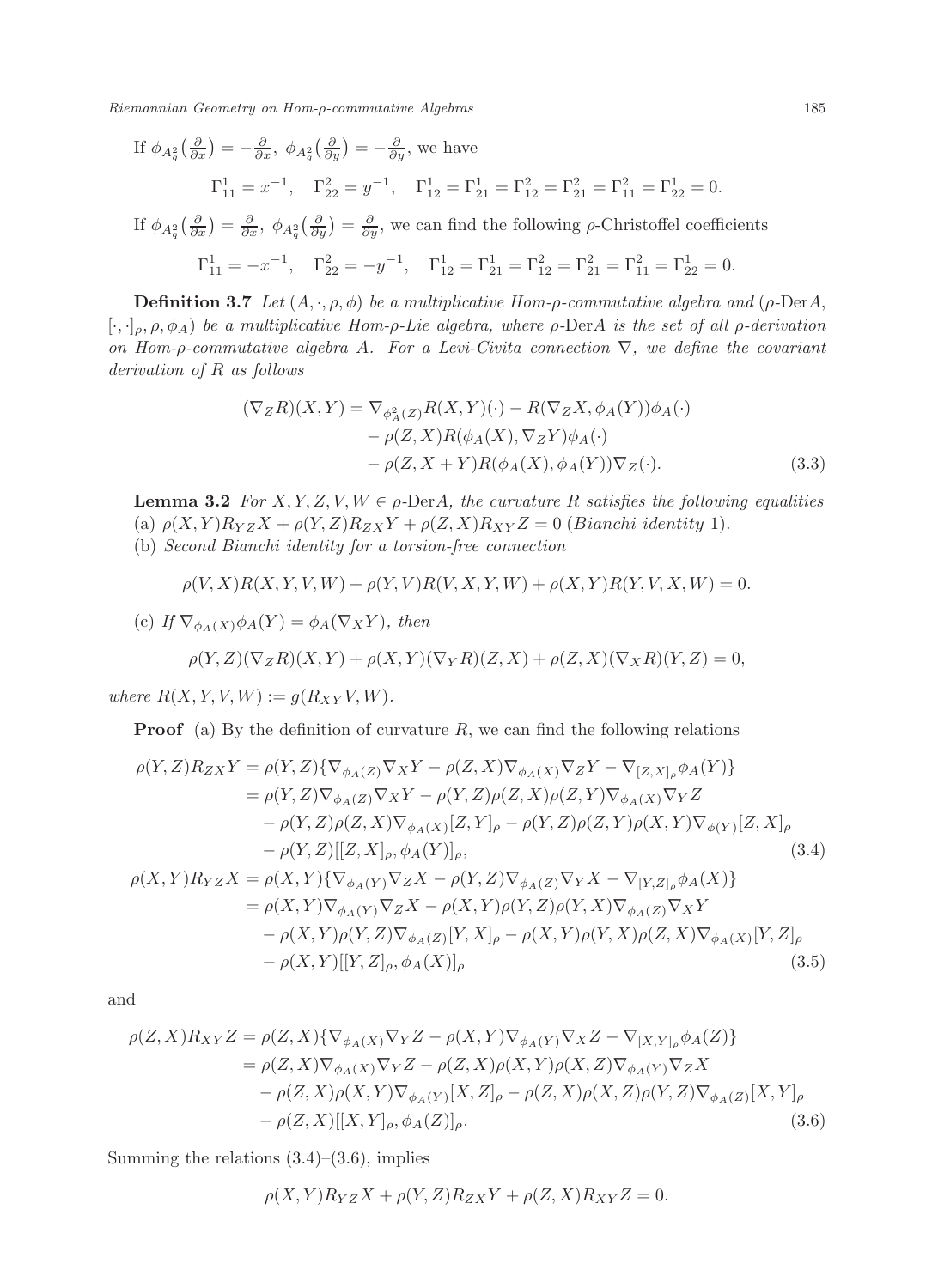The second Bianchi identity follows immediately from the first and the relation (c) follows from a direct calculation by applying the relation  $\nabla_{\phi_A(X)} \phi_A(Y) = \phi_A(\nabla_X Y)$ .

Based on our knowledge of Riemannian geometry, the following properties hold for Riemannian curvature tensor  $R(X, Y, Z, W)$ :

 $(1)$  R is skew-symmetric in the first two and last two entries

$$
R(X, Y, Z, W) = -R(Y, X, Z, W) = -R(X, Y, W, Z).
$$

 $(2)$  R is symmetric between the first two and last two entries

$$
R(X, Y, Z, W) = R(Z, W, X, Y).
$$

Also, in [21], Ngakeu presented that the curvature tensor  $R(X, Y, Z, W)$  on  $\rho$ -commutative algebras has the same properties of Riemannian geometry, that is

(i)  $R(X, Y, V, W) = -\rho(X, Y)R(Y, X, V, W) = -\rho(V, W)R(X, Y, W, V),$ 

(ii)  $R(X, Y, V, W) = \rho(X + Y, V + W)R(V, W, X, Y).$ 

For the curvature tensor  $R(X, Y, V, W)$  on Hom- $\rho$ -commutative algebras, we can not have the following properties

$$
R(X, Y, V, W) = \rho(X + Y, V + W)R(V, W, X, Y),
$$
  
 
$$
R(X, Y, V, W) = -\rho(X, Y)R(Y, X, V, W) = -\rho(V, W)R(X, Y, W, V).
$$

#### 4 Differential Calculus, Poisson Bracket

In this section, we recall the notions of representation, cochains and Hom-cochains on Hom- $\rho$ -Lie algebras. These notions are defined analogously of the classical case by Abdaoui et al. in [1]. Then, we try to develop differential calculus by using them and recall the notion of Poisson bracket on Hom- $\rho$ -Lie algebras and investigate some examples (for the classical case see [22, 24]).

**Definition 4.1** (see [1]) Let  $(A, [\cdot, \cdot]_{\rho}, \rho, \phi)$  be a Hom- $\rho$ -Lie algebra. For any non-negative integer k, a  $\phi^k$ - $\rho$ -derivation of degree |X| on A is a linear map  $X : A \to A$  such that

$$
X \circ \phi = \phi \circ X, \quad i.e., \quad [X, \phi]_{\rho} = 0
$$

and

$$
X[f,g]_{\rho} = [X(f), \phi^k(g)]_{\rho} + \rho(X,f)[\phi^k(f), X(g)]_{\rho}.
$$
\n(4.1)

We denote by  $\rho$ -Der  $_{\phi^k}A$  the space of all  $\phi^k$ - $\rho$ -derivations of A. It is easy to see that for  $X \in \rho$ -Der <sub>φ</sub>k A and  $Y \in \rho$ -Der <sub>φ</sub>k A the  $\rho$ -commutator of X, Y, defined by  $[X, Y]_{\rho} = X \circ Y \rho(X, Y)Y \circ X$ , is a  $\phi^{k+s}$ - $\rho$ -derivation and

$$
\rho\text{-Der}_{\phi}A = \bigoplus_{k \geq 0} \rho\text{-Der}_{\phi^k}A
$$

is a  $\rho$ -Lie algebra with above bracket.

**Proposition 4.1** Let  $(A, [\cdot, \cdot]_{\rho}, \rho, \phi)$  be a Hom- $\rho$ -Lie algebra. The quadruple ( $\rho$ -Der<sub>φ</sub>A,  $[\cdot,\cdot]_\rho, \rho, \phi_A$ ) consisting of the space  $\rho$ -Der<sub>φ</sub>A, two-cycle  $\rho$ ,  $\rho$ -commutator  $[X,Y]_\rho = X \circ Y \rho(X, Y)Y \circ X$  and even linear map  $\phi_A : \rho\text{-Der}_{\phi}A \to \rho\text{-Der}_{\phi}A$  given by  $\phi_A(X) = X \circ \phi$  is a Hom-ρ-Lie algebra.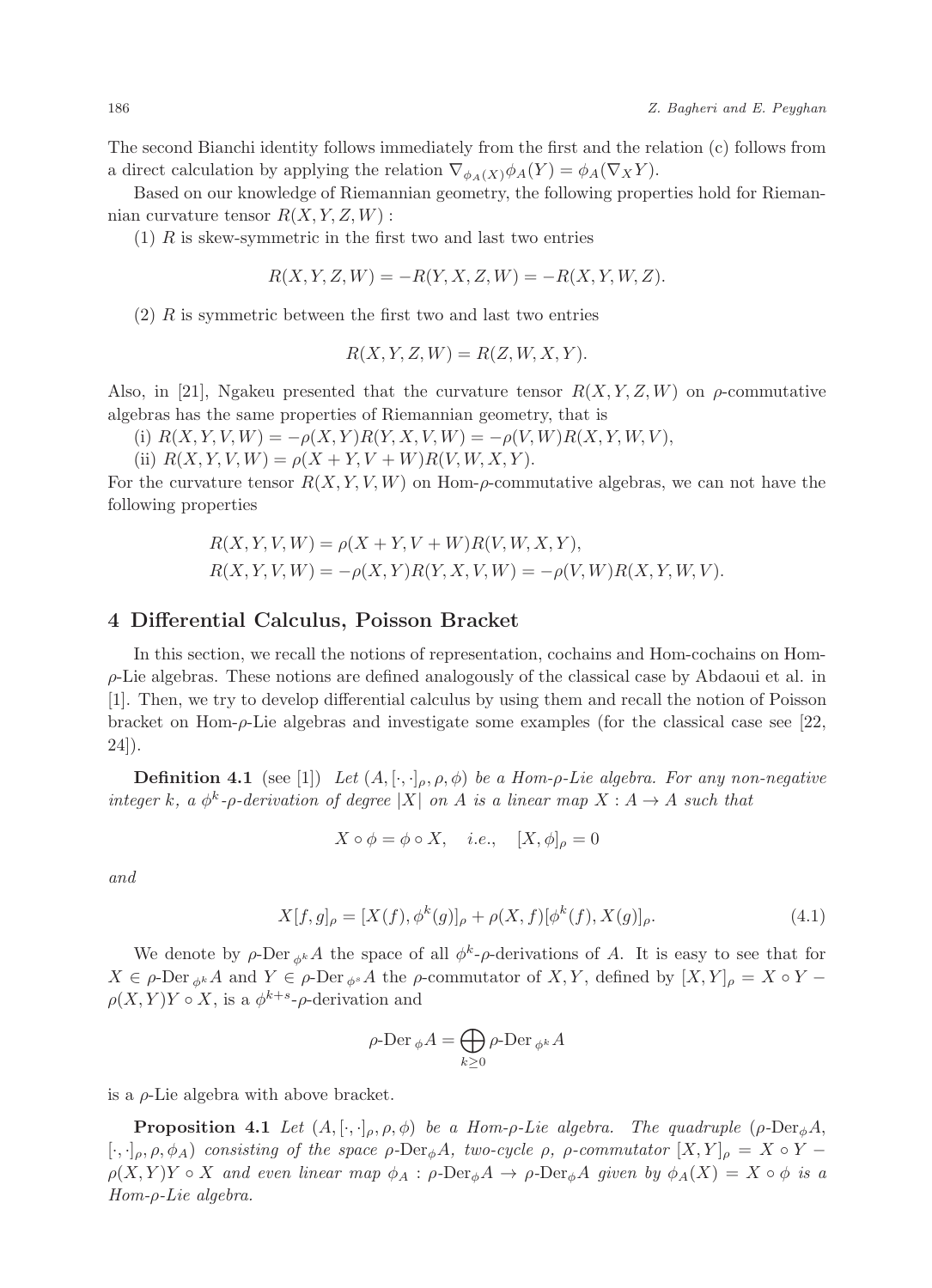**Proof** We know that the composition of functions is always associative, that is if  $h_1$ ,  $h_2$ and h<sub>3</sub> are three functions with suitably chosen domains and codomains, then  $h_1 \circ (h_2 \circ h_3) =$  $(h_1 \circ h_2) \circ h_3$ . Let us use this to prove our proposition. So, we have

$$
\phi_A(Y) \circ (Z \circ X) = (\phi_A(Y) \circ Z) \circ X = ((Y \circ \phi) \circ Z) \circ X = (Y \circ (\phi \circ Z)) \circ X
$$
  
=  $Y \circ ((\phi \circ Z) \circ X) = Y \circ ((Z \circ \phi) \circ X) = Y \circ (Z \circ (\phi \circ X))$   
=  $Y \circ (Z \circ (X \circ \phi)) = Y \circ (Z \circ \phi_A(X)) = (Y \circ Z) \circ \phi_A(X).$ 

Now, by using the relation  $\phi_A(Y) \circ (Z \circ X) = (Y \circ Z) \circ \phi_A(X)$  for  $X, Y, Z \in Hg(\rho\text{-Der }\phi A)$ , we study the Jacobi-identity. Direct calculations give us

$$
\rho(Z, X)[\phi_A(X), [Y, Z]_\rho]_\rho = \rho(Z, X)\phi_A(X) \circ (Y \circ Z) - \rho(Z, X)\rho(X, Y + Z)(Y \circ Z) \circ \phi_A(X)
$$
  
\n
$$
- \rho(Z, X)\rho(Y, Z)\phi_A(X) \circ (Z \circ Y)
$$
  
\n
$$
+ \rho(Z, X)\rho(X, Y + Z)\rho(Y, Z)(Z \circ Y) \circ \phi_A(X),
$$
  
\n
$$
\rho(X, Y)[\phi_A(Y), [Z, X]_\rho]_\rho = \rho(X, Y)\phi_A(Y) \circ (Z \circ X) - \rho(X, Y)\rho(Y, X + Z)(Z \circ X) \circ \phi_A(Y)
$$
  
\n
$$
- \rho(X, Y)\rho(Z, X)\phi_A(Y) \circ (X \circ Z)
$$
  
\n
$$
+ \rho(X, Y)\rho(Y, X + Z)\rho(Z, X)(X \circ Z) \circ \phi_A(Y),
$$
  
\n
$$
\rho(Y, Z)[\phi_A(Z), [X, Y]_\rho]_\rho = \rho(Y, Z)\phi_A(Z) \circ (X \circ Y) - \rho(Y, Z)\rho(Z, Y + X)(X \circ Y) \circ \phi_A(Z)
$$
  
\n
$$
- \rho(Y, Z)\rho(X, Y)\phi_A(Z) \circ (Y \circ X)
$$
  
\n
$$
+ \rho(Y, Z)\rho(Z, Y + X)\rho(X, Y)(Y \circ X) \circ \phi_A(Z).
$$

In the end, summing three above equations implies the Jacobi identity.

**Definition 4.2** (see [1]) Let V be a vector space. A linear map  $\mu : A \to \text{End}(V)$  is called a representation of the Hom- $\rho$ -Lie algebra  $(A, [\cdot, \cdot]_{\rho}, \rho, \phi)$  on V with respect to  $B \in End(V)$  if the following equality is satisfied

$$
\mu[f,g]_{\rho} \circ B = \mu(\phi(f)) \circ \mu(g) - \rho(f,g)\mu(\phi(g)) \circ \mu(f).
$$

Moreover, a representation  $(V, \mu)$  is said to be graded if  $V = \bigoplus$  $\bigoplus_{a \in G} V_a$  is a G-graded space such that

$$
\mu(f)(V_a) \subseteq V_{|f|+a}
$$

for all the homogeneous elements  $f \in A$  and  $a \in G$ .

Let V be a G-graded vector space and  $B: V \to V$  be an even homomorphism.

**Definition 4.3** (see [24]) A k-cochain on a Hom-ρ-Lie algebra  $(A, [\cdot, \cdot]_{\rho}, \rho, \phi)$  is a ρ-skewsymmetric and k-linear map  $\alpha : A \times \cdots \times A \rightarrow V$  of G-degree  $|\alpha|$ , in the sense of

$$
\alpha(f_1,\cdots,f_k)\subset V_{|f_1|+\cdots+|f_k|+|\alpha|},
$$

where  $f_1, \dots, f_k \in Hg(A)$ . We denote by  $C^k(A; V)$  the set of k-cochains on A.

 $\alpha \in C^k(A; V)$  is called a k-Hom-cochain on A if for  $f_1, \dots, f_k \in Hg(A)$ , the following relation holds

$$
B(\alpha(f_1,\dots,f_k))=\alpha(\phi(f_1),\dots,\phi(f_k)).
$$

Let  $C^k_{\phi}(A, V)$  denote the set of k-Hom-cochains on A. Then  $C^k_{\phi}(A, V)$  is a graded algebra with  $C^0_\phi(A, V) = V$  and we have

$$
C_{\phi}(A, V) = \bigoplus_{k \ge 0} C_{\phi}^{k}(A, V).
$$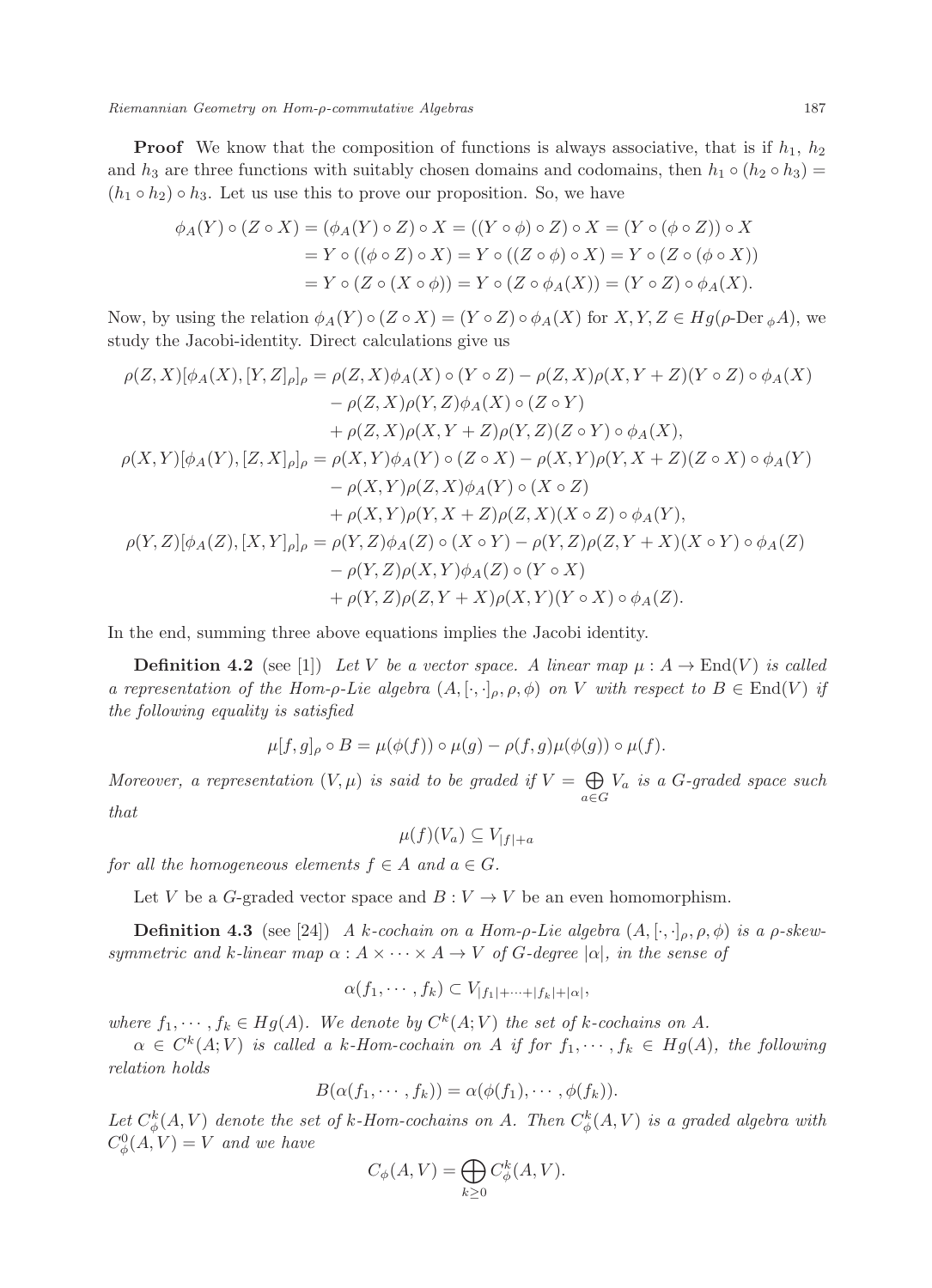In the next, let  $(A, [\cdot, \cdot]_{\rho}, \rho, \phi)$  be a Hom- $\rho$ -Lie algebra and  $(\rho$ -Der  $_{\phi}A, [\cdot, \cdot]_{\rho}, \rho, \phi_A)$  be Hom- $\rho$ -Lie algebra of all  $\phi^k$ - $\rho$ -derivations on Hom- $\rho$ -Lie algebra A, where  $\rho$ -Der  $_{\phi}A$  is equipped with the representation  $\mu_A$  on  $A$  ( $\mu_A : \rho\text{-Der}_{\phi}A \to \text{End}(A)$ ) with respect to  $B = Id_A : A \to A$ .

We intend to define some operators on the set of  $k$ -Hom-cochains

$$
C_{\phi_A}^k(\rho\text{-Der}_{\phi}A, A) = \{ \alpha \in C^k(\rho\text{-Der}_{\phi}A, A) : \ \alpha \circ \phi_A = \alpha \}
$$

on  $ρ$ -Der <sub>φ</sub> $A$ .

Now, we define the co-boundary operator  $d_A: C^k_{\phi_A}(\rho\text{-Der}_{\phi}A, A) \to C^{k+1}_{\phi_A}(\rho\text{-Der}_{\phi}A, A)$  by

$$
d_A f(X) = \mu_A(\phi_A^{-1}(X)) \cdot f, \quad f \in A
$$

and

$$
d_A\alpha(X_1, \dots, X_{k+1}) =: \sum_{j=1}^{k+1} (-1)^{j-1} \rho \Big( \sum_{i=1}^{j-1} X_i, X_j \Big) \mu_A(\phi_A^{k-1}(X_j)) \cdot \alpha(X_1, \dots, \widehat{X_j}, \dots, X_{k+1})
$$
  
+ 
$$
\sum_{1 \le j < l \le k+1} (-1)^{j+l} \rho \Big( \sum_{i=1}^{j-1} X_i, X_j \Big) \rho \Big( \sum_{i=1}^{j-1} X_i, X_l \Big)
$$
  
× 
$$
\rho \Big( \sum_{i=j+1}^{l-1} X_i, X_l \Big) \alpha([X_j, X_l]_\rho, \phi_A(X_1), \dots, \widehat{\phi_A(X_j)}, \dots, \widehat{\phi_A(X_l)}, \dots, \widehat{\phi_A(X_l)}, \dots, \widehat{\phi_A(X_l)}, \dots, \widehat{\phi_A(X_l)}, \dots, \widehat{\phi_A(X_l)}, \dots, \widehat{\phi_A(X_l)}, \dots, \widehat{\phi_A(X_l)}, \dots, \widehat{\phi_A(X_l)}, \dots, \widehat{\phi_A(X_l)}, \dots, \widehat{\phi_A(X_l)}, \dots, \widehat{\phi_A(X_l)}, \dots, \widehat{\phi_A(X_l)}, \dots, \widehat{\phi_A(X_l)}, \dots, \widehat{\phi_A(X_l)}, \dots, \widehat{\phi_A(X_l)}, \dots, \widehat{\phi_A(X_l)}, \dots, \widehat{\phi_A(X_l)}, \dots, \widehat{\phi_A(X_l)}, \dots, \widehat{\phi_A(X_l)}, \dots, \widehat{\phi_A(X_l)}, \dots, \widehat{\phi_A(X_l)}, \dots, \widehat{\phi_A(X_l)}, \dots, \widehat{\phi_A(X_l)}, \dots, \widehat{\phi_A(X_l)}, \dots, \widehat{\phi_A(X_l)}, \dots, \widehat{\phi_A(X_l)}, \dots, \widehat{\phi_A(X_l)}, \dots, \widehat{\phi_A(X_l)}, \dots, \widehat{\phi_A(X_l)}, \dots, \widehat{\phi_A(X_l)}, \dots, \widehat{\phi_A(X_l)}, \dots, \widehat{\phi_A(X_l)}, \dots, \widehat{\phi_A(X_l)}, \dots, \widehat{\phi_A(X_l)}, \dots, \widehat{\phi_A(X_l)}, \dots, \widehat{\phi_A(X_l)}, \dots, \widehat{\phi_A(X_l)}, \dots, \widehat{\phi_A(X_l)}, \dots, \widehat{\phi_A(X_l)}, \dots, \widehat{\phi_A(X_l)}, \dots, \widehat{\phi_A(X_l)}, \dots, \widehat{\phi_A(X_l)}, \
$$

for  $k \geq 1$ ,  $\alpha \in C_{\phi_A}^k(\rho\text{-Der}_{\phi}A, A)$  and  $X_l \in Hg(\rho\text{-Der}_{\phi}A)$ ,  $l \in \{1, \cdots, k+1\}$ , where  $X_j$  means that  $X_j$  is omitted. Note that  $|d_A\alpha| = |\alpha|$  and  $d_A^2 = 0$  (the condition  $d_A^2 = 0$  does not follow if the condition  $\alpha \circ \phi_A = \alpha$  is omitted, so it is necessary to define the differential operators on k-Hom-cochains).

The inner and Lie derivations also are defined on  $C_{\phi_A}(\rho\text{-Der}_{\phi}A, A)$  by

$$
i_X \alpha(X_1, \cdots, X_{k-1}) := \rho \Big( \sum_{i=1}^{k-1} X_i, X \Big) \alpha(X, X_1, \cdots, X_{k-1}), \quad i_X(f) = 0,
$$
  

$$
L_X = i_X \circ d_A + d_A \circ i_X,
$$

where  $X_l \in Hq(\rho\text{-Der}_{\phi}A), l \in \{1, \cdots, k\}.$  Note that  $|i_X| = |L_X| = |X|$ .

**Remark 4.1** For the inner and Lie derivations  $i_X$  and  $L_X$ , we have  $i_X \circ i_Y + \rho(X, Y) i_Y \circ i_X =$ 0 and  $d \circ L_X = L_X \circ d$ , where  $X, Y \in Hg(\rho\text{-Der}_{\phi}A)$ , But the property  $[L_X, i_Y] = i_{[X,Y]}$ not necessarily holds. For instance, if we consider the extended-hyperplane  $A_q^2$  introduced in Example 3.1, if we set  $a = b = 1$ , then  $(A_q^2, \cdot, \rho, \phi = Id, [\cdot, \cdot]_{\rho} = 0)$  is a Hom- $\rho$ -Lie algebra. For  $\phi = Id$  and  $k = 0$ ,  $\frac{\partial}{\partial x}$  and  $\frac{\partial}{\partial y}$  are  $\phi^0$ - $\rho$ -derivation. Let us set  $\mu_{A_q^2} = ad$  and consider  $\phi_{A_q^2}(\frac{\partial}{\partial x}) = -\frac{\partial}{\partial x}$  and  $\phi_{A_q^2}(\frac{\partial}{\partial y}) = -\frac{\partial}{\partial y}$ . Thus for  $X = \frac{\partial}{\partial x}$ ,  $Y = \frac{\partial}{\partial y}$ ,  $Z = \frac{\partial}{\partial x}$ , we have

$$
[i_X \circ d + d \circ i_X, i_Y](\alpha)(Z) = ([i_X \circ d, i_Y] + [d \circ i_X, i_Y])(\alpha)(Z)
$$
  

$$
= (1 - q) \Big[ \frac{\partial}{\partial x}, \alpha \Big( \frac{\partial}{\partial y}, \frac{\partial}{\partial x} \Big) \Big] + 2 \Big[ \frac{\partial}{\partial x}, \alpha \Big( \frac{\partial}{\partial x}, \frac{\partial}{\partial y} \Big) \Big]
$$
  

$$
\neq i_{\Big[ \frac{\partial}{\partial x}, \frac{\partial}{\partial y} \Big]} = i_{[X, Y]} = 0.
$$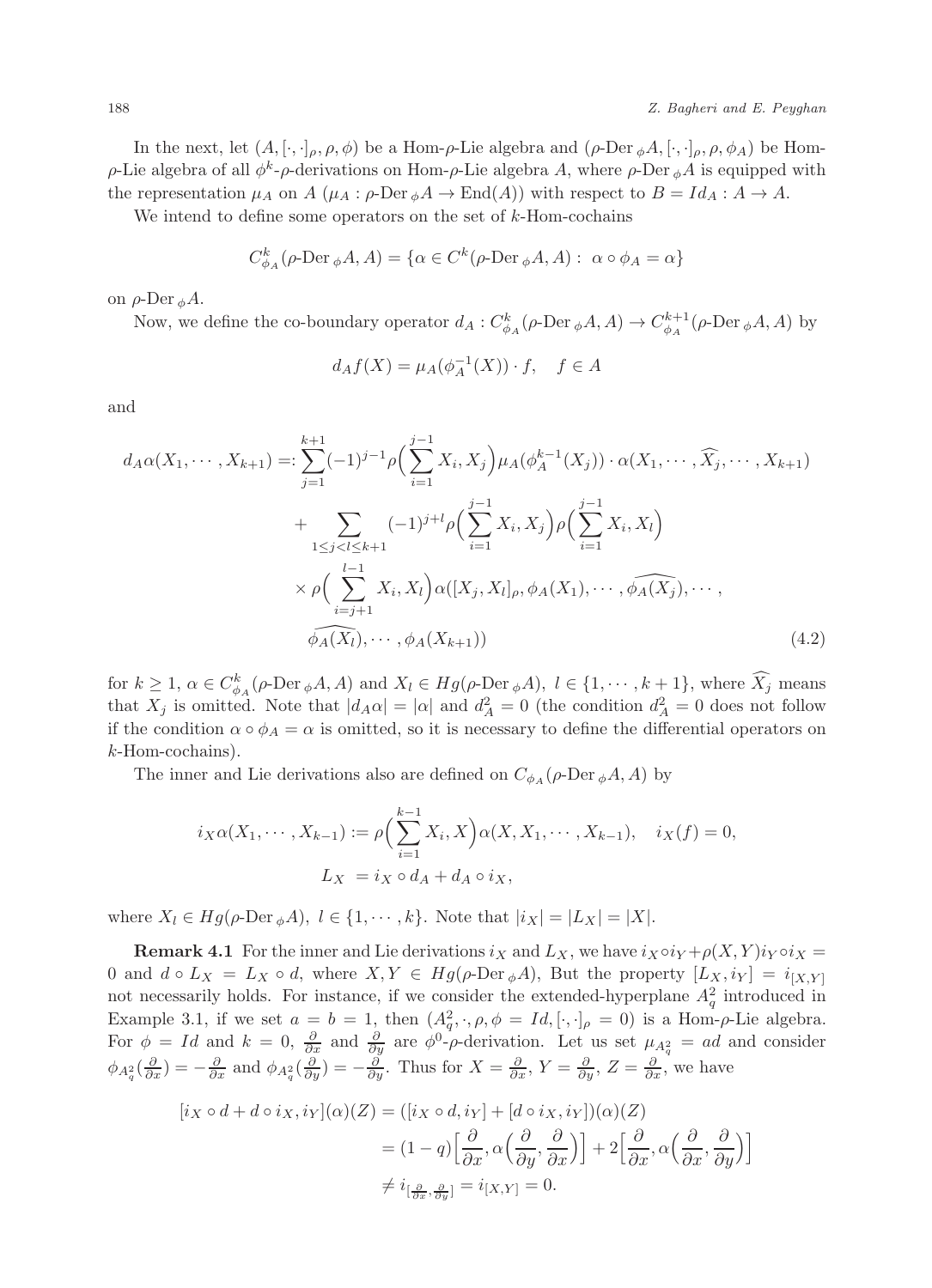**Definition 4.4** We say that Hom-ρ-Lie algebra  $(A, [\cdot, \cdot]_{\rho}, \rho, \phi)$  satisfies in the Cartan identity if the following condition holds

$$
[L_X, i_Y] = i_{[X,Y]}.
$$

In this case, one can easily show that

$$
L_{[X,Y]_{\rho}}=[L_X,L_Y]_{\rho}.
$$

**Definition 4.5** Let  $\Omega \in C^2_{\phi A}(\rho\text{-Der}_{\phi}A, A)$  be called a symplectic structure on A if  $\Omega$  is non-degenerate and closed  $(d_A\Omega = 0)$ .

Let us define  $\Omega : \rho$ -Der  $_{\phi}A \to C^1_{\phi_A}(\rho$ -Der  $_{\phi}A, A)$  by  $\Omega(X) = \Omega(\cdot, \phi_A(X))$ . Then the nondegenerate property of  $\Omega$  is equivalent to the assertion that  $\overline{\Omega}$  is isomorphism (note that, the definition of non degeneracy creates a one-to-one correspondence between  $\rho$ -Der  $_{\phi}A$  and  $C_{\phi_A}^1(\rho\text{-Der}_{\phi}A, A)$  and they have the same cardinality. Therefore, if they are even infinite dimensional, then this isometric is meaningful). It is remarkable that  $\Omega$  is homogeneous if and only if  $\Omega$  is homogeneous and we have  $|\Omega| = |\Omega|$ .

**Definition 4.6**  $X \in \rho$ -Der  $_{\phi}A$  is called a locally Hamiltonian  $\phi^k$ - $\rho$ -derivation if  $L_{\phi_A(X)}\Omega =$ 0.

**Lemma 4.1** Let  $(\rho\text{-Der}_{\phi}A, [\cdot,\cdot]_{\rho}, \rho, \phi_A)$  satisfy the Cartan identity.  $X \in \rho\text{-Der}_{\phi}A$  is locally Hamiltonian if and only if  $d_A(i_{\phi_A(X)}\Omega) = 0$ .

**Proof** By  $L_{\phi_A(X)} = d_A \circ i_{\phi_A(X)} + i_{\phi_A(X)} \circ d_A$ , the proof is clear. By the relation  $L_{\phi_A(X,Y]_{\rho}} =$  $[L_{\phi_A(X)}, L_{\phi_A(Y)}]_\rho$ , we can show that if  $X, Y \in \rho$ -Der  $_\phi A$  are locally Hamiltonian, then  $[X, Y]_\rho$ is also locally Hamiltonian.

**Definition 4.7** For any  $f \in A$ , the vector  $X := \Omega^{-1}(d_A f)$  is called the Hamiltonian  $\phi^k$ - $\rho$ derivation associated to f.

Let  $X_f$  denote the Hamiltonian  $\phi^k$ - $\rho$ -derivation associated to f, i.e.,  $X = X_f$ . So  $X_f$  is of G-degree  $|X_f| = |f| - |\Omega|$  and

$$
d_A f = \Omega(\cdot, \phi_A(X_f)) = -i_{\phi_A(X_f)} \Omega.
$$

In other words

$$
\Omega(\phi_A(X_g), \phi_A(X_f)) = \mu_A(X_g) \cdot f.
$$

Note that, since  $\Omega$  is a 2-Hom-cochain, we have

$$
\Omega(\phi_A(X), \phi_A(Y)) = \Omega(X, Y),
$$

and so

$$
\Omega(X_g, X_f) = \mu_A(X_g) \cdot f.
$$

Let the following two relations exist between the maps  $\phi$  and  $\phi_A$  and  $\mu_A(X) \in \text{End}(A)$ ,

$$
\mu_A(\phi_A(X_f)) = \mu_A(X_{\phi(f)}),\tag{4.3}
$$

$$
\mu_A(\phi_A(X_f)) \cdot [g, h]_\rho = [\mu_A(X_f) \cdot g, \phi(h)]_\rho + \rho(X_f, g)[\phi(g), \mu_A(X_f) \cdot h]_\rho. \tag{4.4}
$$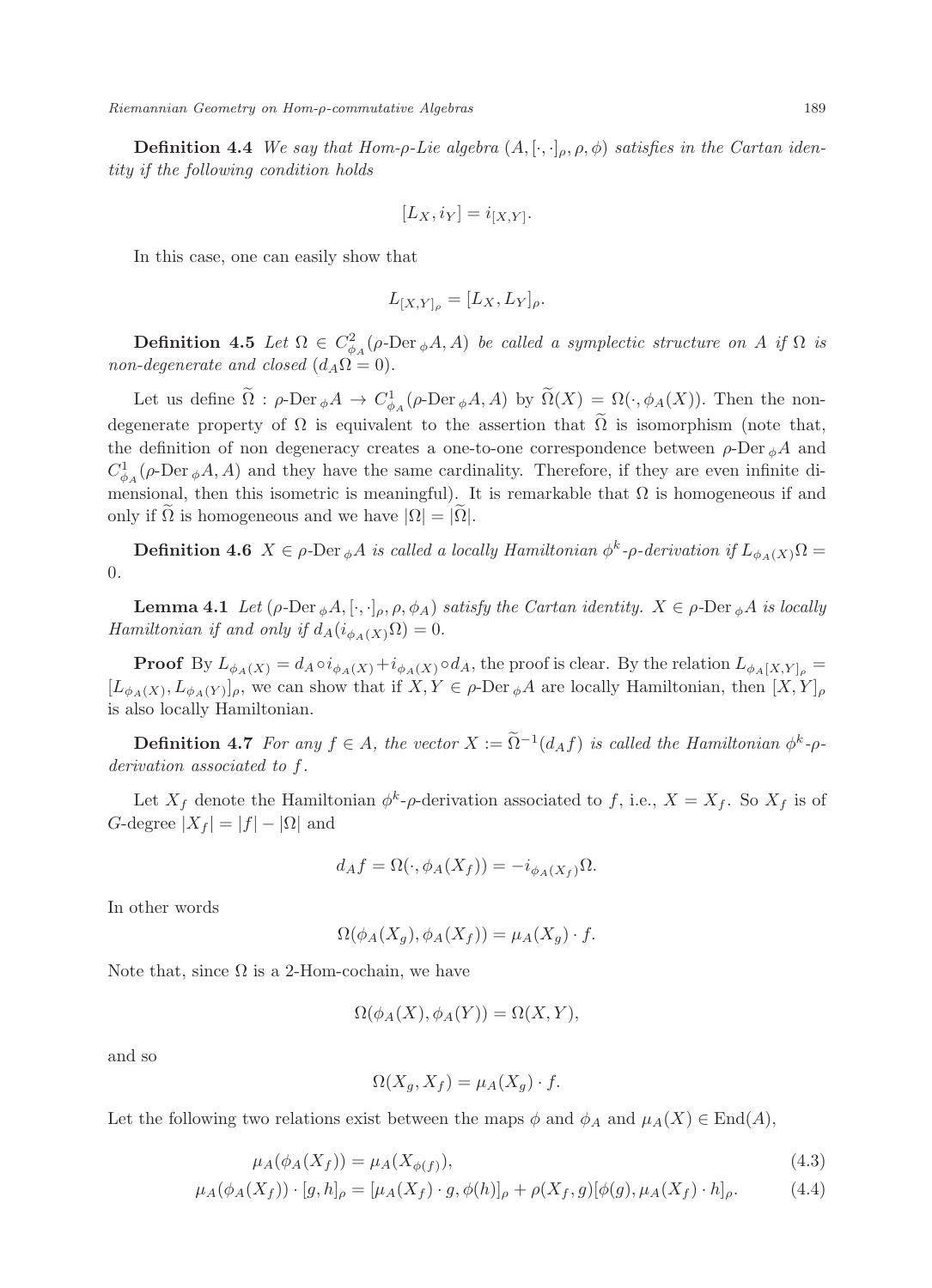**Lemma 4.2** Let  $(\rho \text{-Der}_{\phi}A, [\cdot, \cdot]_{\rho}, \rho, \phi_A)$  satisfy the Cartan identity. If  $X, Y \in \rho \text{-Der}_{\phi}A$ are locally Hamiltonians  $\phi^k$ - $\rho$ -derivation and  $\phi^s$ - $\rho$ -derivation, respectively, then the following relation holds

$$
[X,Y]_{\rho} = X_{\Omega(X,Y)} = -\rho(X,Y)X_{\Omega(Y,X)},
$$

i.e.,  $[X, Y]_{\rho}$  is the Hamiltonian  $\phi^{k+s}$ - $\rho$ -derivation associated to  $\Omega(X, Y)$ .

**Proof** By the equality  $i_{[X,Y]_{\rho}} = [L_X, i_Y]_{\rho}$  and equivalently  $i_{\phi_A[X,Y]_{\rho}} = [L_{\phi_A(X)}, i_{\phi_A(Y)}]_{\rho}$ , we have

$$
i_{\phi_A[X,Y]_\rho}\Omega=[L_{\phi_A(X)},i_{\phi_A(Y)}]_\rho\Omega=L_{\phi_A(X)}(i_{\phi_A(Y)}\Omega)-\rho(X,Y)i_{\phi_A(Y)}(L_{\phi_A(X)}\Omega).
$$

Since X is a locally Hamiltonian  $\phi^k$ - $\rho$ -derivation, we get

$$
i_{\phi_A[X,Y]_\rho}\Omega = [L_{\phi_A(X)}, i_{\phi_A(Y)}]_\rho\Omega = L_{\phi_A(X)}(i_{\phi_A(Y)}\Omega).
$$

In the next, by the Cartan identity and given that the  $\phi^s$ - $\rho$ -derivation Y is locally Hamiltonian, we easily obtain the following relation

$$
i_{\phi_A[X,Y]_\rho}\Omega = \rho(X,Y)d_A(\Omega(\phi_A(Y),\phi_A(X)) = -d_A(\Omega(X,Y)),
$$

and so

$$
-i_{\phi_A[X,Y]_\rho}\Omega = d_A(\Omega(X,Y)).
$$

Thus, the conclusion holds, that is

$$
[X,Y]_{\rho} = X_{\Omega(X,Y)} = -\rho(X,Y)X_{\Omega(Y,X)}.
$$

**Definition 4.8** (see [4]) A Poisson Hom- $\rho$ -algebra consists of a G-graded vector space A, bilinear maps  $\cdot : A \times A \to A$  and  $\{\cdot, \cdot\}_\rho : A \times A \to A$  of G-degree  $|\{\cdot, \cdot\}_\rho| = P$ , an even linear map  $\phi: A \to A$  and a two-cycle  $\rho: G \times G \to k^*$  such that

(1)  $(A, \cdot, \rho, \phi)$  is a Hom-associative  $\rho$ -algebra.

- (2)  $(A, \{\cdot,\cdot\}_{\rho}, \rho, \phi)$  is a Hom- $\rho$ -Lie algebra, i.e.,
- (i)  $|\{f,g\}_\rho| = P + |f| + |g|$ ,
- (ii)  ${f, g}_{\rho} = -\rho(f, g){g, f}_{\rho}$
- (iii)  $\rho(h, f) \{\phi(f), \{g, h\}_\rho\}_\rho + \rho(g, h) \{\phi(h), \{f, g\}_\rho\}_\rho + \rho(f, g) \{\phi(g), \{h, f\}_\rho\}_\rho = 0.$
- (3) For all  $f, g, h \in A$ ,  $\{f \cdot g, \phi(h)\}_\rho = \rho(g, h + P)\{f, h\}_\rho \cdot \phi(g) + \phi(f) \cdot \{g, h\}_\rho$ .

Furthermore, if  $fg = \rho(f, g)gf$  for all  $f, g \in Hg(A)$ , then we have a Poisson Hom- $\rho$ commutative algebra.

Equivalently, Poisson Hom- $\rho$ -Lie algebra can be defined in the following expression.

**Definition 4.9** A Poisson Hom-ρ-Lie algebra is a multiplex  $(A, [\cdot, \cdot]_\rho, \{\cdot, \cdot\}_\rho, \rho, \phi)$  consisting of a G-graded vector space A, bilinear maps  $[\cdot, \cdot]_{\rho} : A \times A \to A$  and  $\{\cdot, \cdot\}_{\rho} : A \times A \to A$  of G-degree  $|\{\cdot,\cdot\}_\rho|=P$ , an even linear map  $\phi:A\to A$  and a two-cycle  $\rho:G\times G\to k^\star$  satisfying

- (1)  $(A, [\cdot, \cdot]_{\rho}, \rho, \phi)$  is a Hom- $\rho$ -Lie algebra.
- (2)  $(A, \{\cdot, \cdot\}_{\rho}, \rho, \phi)$  is a Hom- $\rho$ -Lie algebra.
- (3) For all  $f, g, h \in A$ ,  $\{[f, g]_{\rho}, \phi(h)\}_\rho = \rho(g, h + P)[\{f, h\}_\rho, \phi(g)]_\rho + [\phi(f), \{g, h\}_\rho]_\rho$ .

**Example 4.1** Let  $(A, \cdot, \{\cdot, \cdot\}_{\rho}, \rho, \phi)$  be a Poisson Hom- $\rho$ -algebra. We define the bracket  $[\cdot,\cdot]: A \times A \rightarrow A$  by  $[f,g] = f \cdot g - \rho(f,g)g \cdot f$ . In this case  $(A,[\cdot,\cdot]_{\rho},\cdot,\{\cdot,\cdot\}_{\rho},\rho,\phi)$  is a Poisson Hom- $\rho$ -Lie algebra.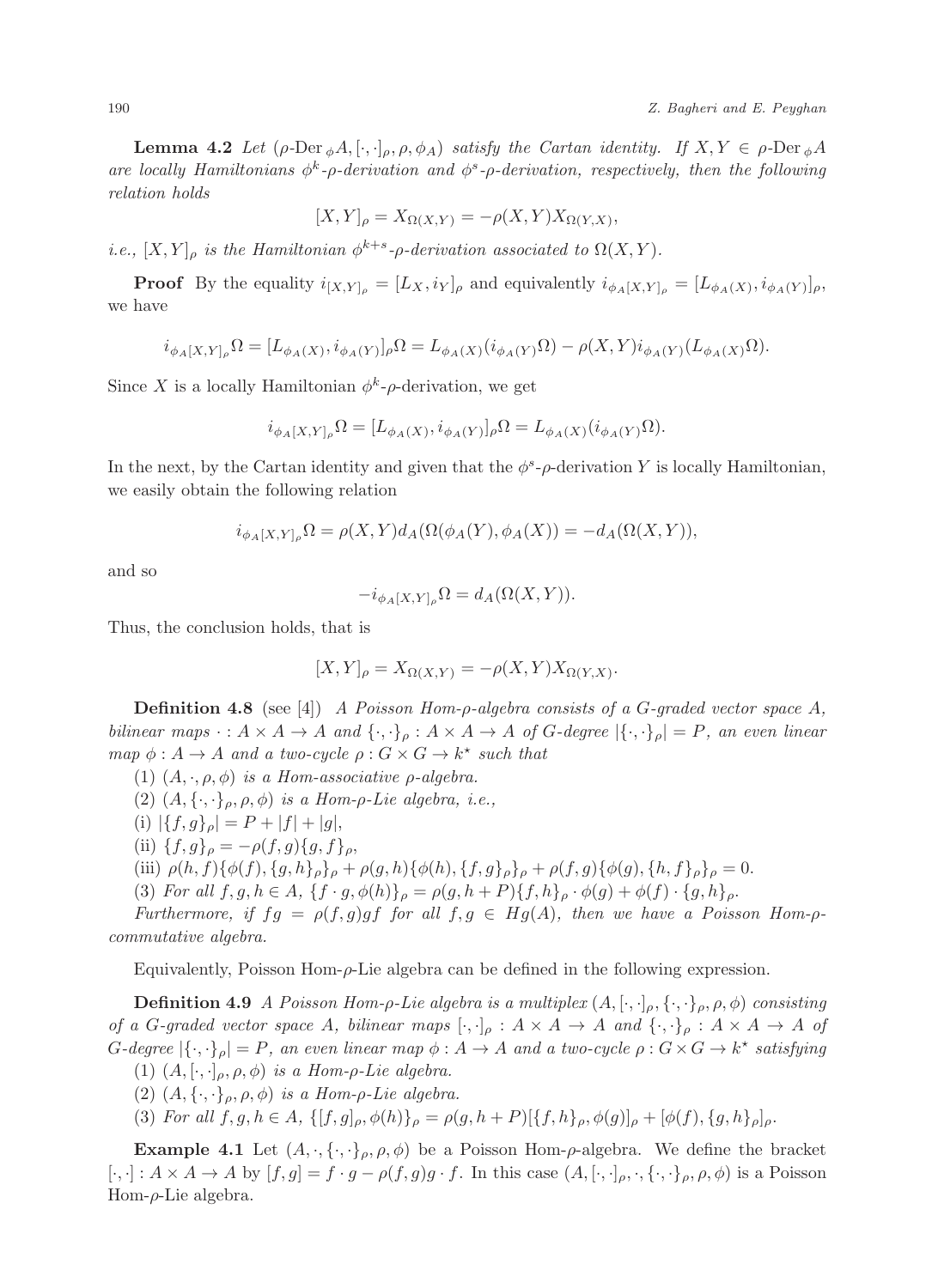It is enough to check that  $\{[f,g]_{\rho}, \phi(h)\}_\rho = \rho(g, h + P)[\{f, h\}_\rho, \phi(g)]_\rho + [\phi(f), \{g, h\}_\rho]_\rho$ . For this, we have

$$
\{ [f, g]_{\rho}, \phi(h) \}_{\rho} = \{ f \cdot g, \phi(h) \}_{\rho} - \rho(f, g) \{ g \cdot f, \phi(h) \}_{\rho}.
$$

On the other hand, since  $(A, \cdot, \{\cdot, \cdot\}_{\rho}, \rho, \phi)$  is a Poisson Hom- $\rho$ -algebra, then

$$
\{f \cdot g, \phi(h)\}_\rho = \rho(g, h + P)\{f, h\}_\rho \cdot \phi(g) + \phi(f) \cdot \{g, h\}_\rho
$$

and

$$
\{g \cdot f, \phi(h)\}_\rho = \rho(f, h + P)\{g, h\}_\rho \cdot \phi(f) + \phi(g) \cdot \{f, h\}_\rho.
$$

Therefore

$$
\{ [f, g]_{\rho}, \phi(h) \}_{\rho} = \rho(g, h + P) \{ f, h \}_{\rho} \cdot \phi(g) + \phi(f) \cdot \{ g, h \}_{\rho}
$$

$$
- \rho(f, g) \{ \rho(f, h + P) \{ g, h \}_{\rho} \cdot \phi(f) + \phi(g) \cdot \{ f, h \}_{\rho} \}
$$

$$
= \rho(g, h + P) [ \{ f, h \}_{\rho}, \phi(g) ]_{\rho} + [\phi(f), \{ g, h \}_{\rho}]_{\rho}.
$$

**Theorem 4.1** Let  $(A, [\cdot, \cdot]_{\rho}, \rho, \phi)$  be a Hom- $\rho$ -Lie algebra and  $\Omega$  be the homogeneous symplectic structure. Defining the  $\rho$ -Poisson bracket  $\{\cdot,\cdot\}_\rho$  associated to  $\Omega$  as

$$
\{f,g\}_{\rho} := -\rho(\Omega,g)\mu_A(X_f) \cdot g = -\rho(\Omega,g)\Omega(\phi_A(X_f), \phi_A(X_g)), \quad f, g \in Hg(A),
$$

 $(A, [\cdot, \cdot]_{\rho}, {\{\cdot, \cdot\}}_{\rho}, \phi)$  is a Poisson Hom- $\rho$ -Lie algebra.

**Proof** Since  $\Omega$  is a 2-Hom-cochain, we have

$$
\{f,g\}_{\rho} := -\rho(\Omega,g)\mu_A(X_f) \cdot g = -\rho(\Omega,g)\Omega(X_f,X_g), \quad f,g \in Hg(A). \tag{4.5}
$$

At first, we show that  $(A, \{\cdot, \cdot\}_{\rho}, \rho, \phi)$  is a Hom- $\rho$ -Lie algebra. We have

$$
|\{f,g\}_{\rho}| = |\{\cdot,\cdot\}_{\rho}| + |f| + |g|.
$$

On the other hand, we have

$$
|\Omega(X_f, X_g)| = |\Omega| + |X_f| + |X_g| = P + |f| + |g|.
$$

By the definition of  $\rho$ -Poisson bracket, since  $|\{f,g\}_\rho| = |\Omega(X_f,X_g)|$ , we can find  $|\{\cdot,\cdot\}_\rho| = P =$  $-|\Omega|$ .

Now, we investigate the following relation

$$
\{f,g\}_{\rho} = -\rho(f,g)\{g,f\}_{\rho}.
$$

By the relation (4.5), we have

$$
\{f,g\}_{\rho} = -\rho(\Omega,g)\Omega(X_f,X_g) = \rho(\Omega,g)\rho(X_f,X_g)\Omega(X_g,X_f)
$$
  
=  $\rho(\Omega,g)\rho(f,g)\rho(f,-\Omega)\rho(-\Omega,g)\Omega(X_g,X_f)$   
=  $\rho(f,g)\rho(\Omega,f)\Omega(X_g,X_f) = -\rho(f,g)\{g,f\}_{\rho}.$ 

Now, it is time to complete the proof by showing that the ρ-Hom-Jacobi identity holds. At first, note that by Lemma 4.2, we have

$$
\Omega([X_f, X_g]_\rho, \phi_A(X_h)) = \Omega(X_{\Omega(X_f, X_g)}, \phi_A(X_h)) = -\rho(X_f + X_g, X_h)\Omega(\phi_A(X_h), X_{\Omega(X_f, X_g)})
$$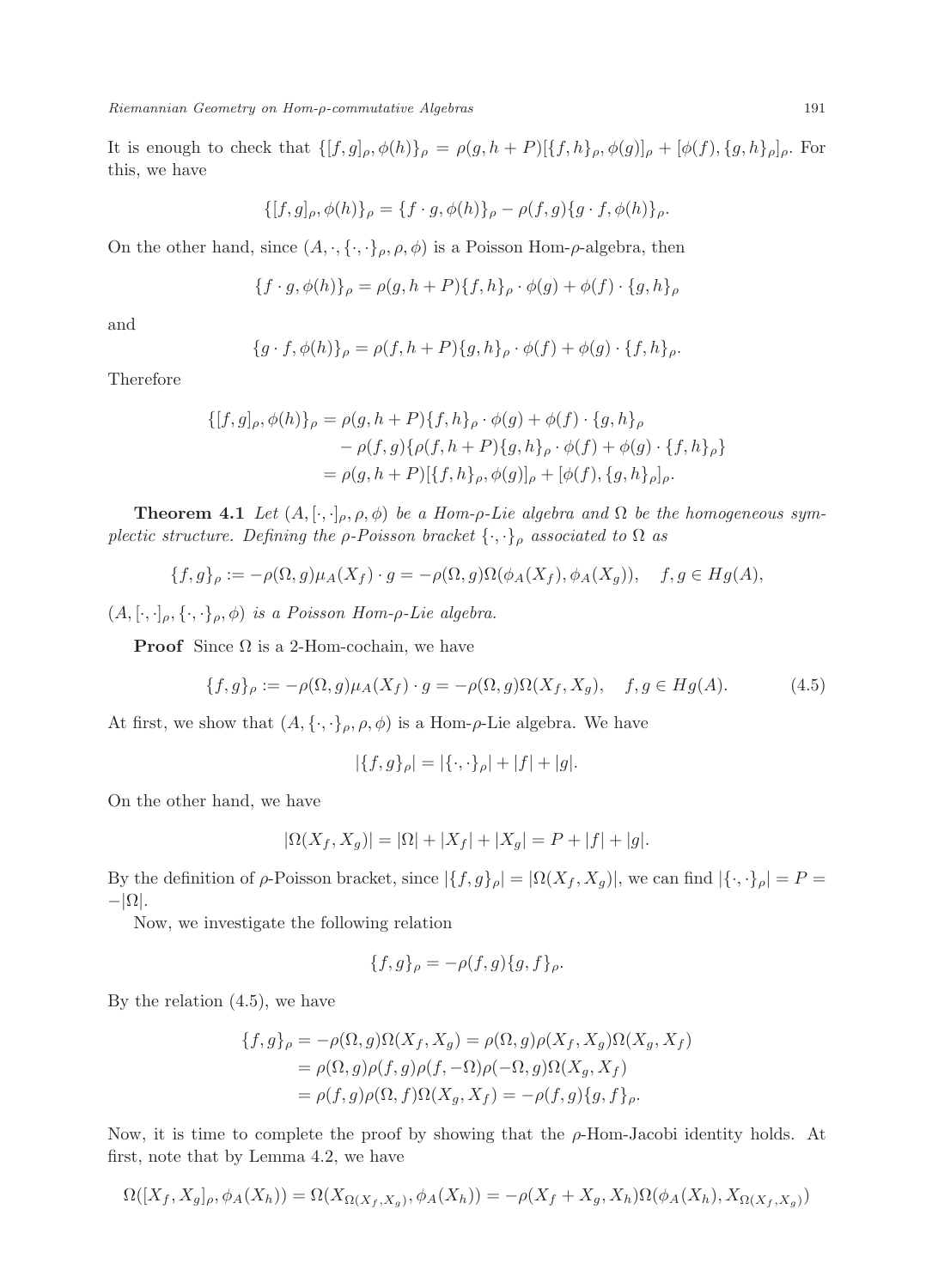192 Z. Bagheri and E. Peyghan

$$
= -\rho(X_f + X_g, X_h)\mu_A(\phi_A(X_h)) \cdot \Omega(X_f, X_g)
$$
  

$$
= -\rho(X_f + X_g, X_h)\mu_A(\phi_A(X_h))\mu_A(X_f) \cdot g. \tag{4.6}
$$

Since  $\Omega$  is a closed form, by (4.2), we have

$$
0 = d_A \Omega(X_f, X_g, X_h) = \mu_A(\phi_A(X_f))\Omega(X_g, X_h) - \rho(X_f, X_g)\mu_A(\phi_A(X_g))\Omega(X_f, X_h) + \rho(X_f + X_g, X_h)\mu_A(\phi_A(X_h))\Omega(X_f, X_g) - \Omega([X_f, X_g]_\rho, \phi_A(X_h)) + \rho(X_g, X_h)\Omega([X_f, X_h]_\rho, \phi_A(X_g)) - \rho(X_f, X_g + X_h)\Omega([X_g, X_h]_\rho, \phi_A(X_f)).
$$

This case will complete by invoking (4.6) and again (4.5), as

$$
0 = d_A \Omega(X_f, X_g, X_h) = -2\rho(X_g, X_h)\mu_A(\phi_A(X_f))\mu_A(X_h) \cdot g + 2\rho(X_f, X_g + X_h)\mu_A(\phi_A(X_g))\mu_A(X_h) \cdot f - 2\rho(X_f + X_g, X_h)\rho(X_f, X_g)\mu_A(\phi_A(X_h))\mu_A(X_g) \cdot f.
$$

By (4.5) again, this time vice versa, we obtain

$$
0 = d_A \Omega(X_f, X_g, X_h) = \rho(g, \Omega)\rho(h, 2\Omega)\rho(f, h)\rho(h, f)\{\phi(f), \{g, h\}_\rho\}_\rho
$$
  
+ 
$$
\rho(f + g, h)\rho(g, \Omega)\rho(h, 2\Omega)\{\phi(h), \{f, g\}_\rho\}_\rho
$$
  
+ 
$$
\rho(f, g + h)\rho(g, \Omega)\rho(h, 2\Omega)\{\phi(g), \{h, f\}_\rho\}_\rho.
$$

With this result, we can write

$$
\rho(h, f)\{\phi(f), \{g, h\}_\rho\}_\rho + \rho(g, h)\{\phi(h), \{f, g\}_\rho\}_\rho + \rho(f, g)\{\phi(g), \{h, f\}_\rho\}_\rho = 0.
$$

We continue with the checking of the following relation

$$
\{ [f,g]_{\rho}, \phi(h) \}_{\rho} = \rho(g, h + P) [\{f,h\}_{\rho}, \phi(g)]_{\rho} + [\phi(f), \{h,g\}_{\rho}]_{\rho}.
$$

We have

$$
\begin{aligned} \{ [f,g]_\rho, \phi(h) \}_\rho &= -\rho(\Omega, h) \Omega(X_{[f,g]_\rho}, X_{\phi(h)}) \\ &= \rho(\Omega, h) \rho(f + g - \Omega, h - \Omega) \Omega(X_{\phi(h)}, X_{[f,g]_\rho}). \end{aligned}
$$

Now, by using relation (4.5), we have

$$
\{ [f,g]_{\rho}, \phi(h) \}_{\rho} = \rho(\Omega, h)\rho(f + g - \Omega, h - \Omega)\mu_A(X_{\phi(h)}) \cdot [f,g]_{\rho}.
$$

In the next, the relations  $(4.3)$ – $(4.4)$  give us

$$
\{ [f, g]_{\rho}, \phi(h) \}_{\rho} = \rho(f + g, h)\rho(f + g, -\Omega)[\mu_A(X_h) \cdot f, \phi(g)]_{\rho}
$$
  
+  $\rho(f + g, h)\rho(f + g, -\Omega)\rho(X_h, f)[\phi(f), \mu_A(X_h) \cdot g]_{\rho}$   
=  $\rho(g, h - \Omega)[\{f, h\}_{\rho}, \phi(g)]_{\rho} + [\phi(f), \{g, h\}]_{\rho}.$ 

Lemma 4.2 implies the following corollary.

Corollary 4.1 We have

$$
[X_f, X_g]_{\rho} = X_{\Omega(X_f, X_g)} = -\rho(g, \Omega) X_{\{f, g\}_{\rho}}.
$$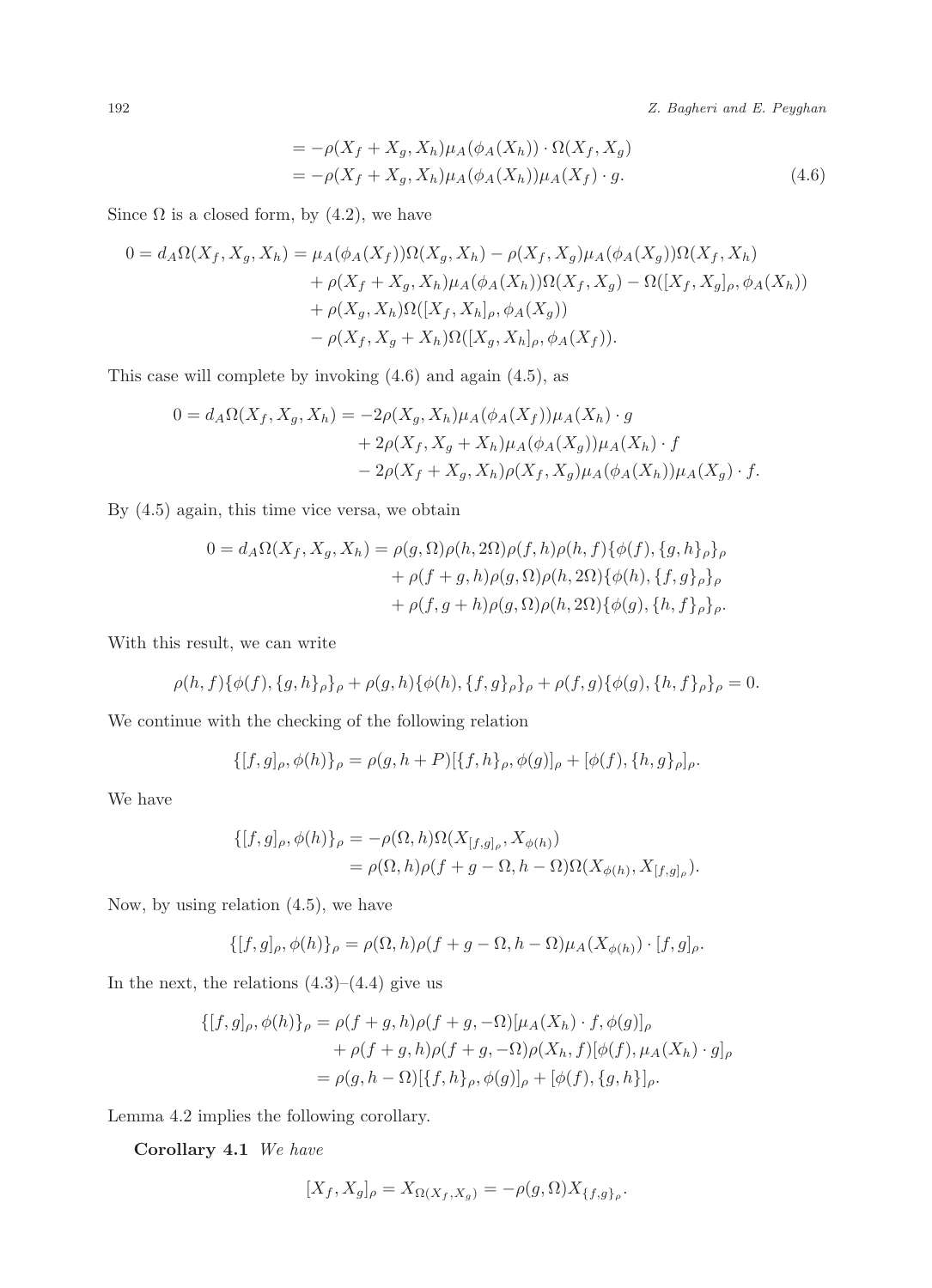The above theorem is the key to construct Hamiltonian derivation and Poisson bracket on the specific Hom- $\rho$ -commutative algebras. To illustrate an application of this lemma, let us state the following example.

Example 4.2 Let us go back to Example 3.1. In this example, for the extended hyperplane  $A_q^2$  and space  $\rho$ -Der $A_q^2$ , assuming that  $\Omega = dy \wedge dx$  and  $|f| = (f_1, f_2)$ , the Hamiltonian  $\phi$ - $\rho$ derivation associated to  $f \in A_q^2$  has the following expression

$$
X_f = q^{1-f_1} \mu_{A_q^2} \left( \frac{\partial}{\partial y} \right) \cdot f \frac{\partial}{\partial x} - q^{f_2} \mu_{A_q^2} \left( \frac{\partial}{\partial x} \right) \cdot f \frac{\partial}{\partial y}.
$$

So, the Poisson bracket corresponding to  $\phi_{A_q^2}$  gives as follows

$$
\{f,g\}_{\rho} = -\rho(\Omega,g)\mu_{A_q^2}(X_f) \cdot g = -\rho(x+y,g)\left\{q^{1-f_1}\left(\mu_{A_q^2}\left(\frac{\partial}{\partial y}\right) \cdot f\right)\left(\mu_{A_q^2}\left(\frac{\partial}{\partial x}\right) \cdot g\right) - q^{f_2}\left(\mu_{A_q^2}\left(\frac{\partial}{\partial x}\right) \cdot f\right)\left(\mu_{A_q^2}\left(\frac{\partial}{\partial y}\right) \cdot g\right)\right\}.
$$

Example 4.3 This example is intended to give us a Poisson structure on quaternion algebra H (Example 2.1). Let us define the Poisson bracket  $\{\cdot,\cdot\}_\rho$  on H by the following structure

$$
\{i, i\}_{\rho} = 0, \quad \{j, j\}_{\rho} = 0, \quad \{k, k\}_{\rho} = 0, \quad \{i, j\}_{\rho} = -\{j, i\}_{\rho} = k,
$$
  

$$
\{k, i\}_{\rho} = -\{i, k\}_{\rho} = j, \quad \{j, k\}_{\rho} = -\{k, j\}_{\rho} = i.
$$

So,  $(H, \{\cdot,\cdot\}_{\rho}, \phi_H)$  is a Poisson Hom- $\rho$ -commutative algebra.

### References

- [1] Abdaoui, K., Ammar, F. and Makhlouf, A., Construction and cohomology of color Hom-Lie algebras, Commu. Alg., 43(11), 2015, 4581–4612.
- [2] Ammar, F. and Makhlouf, A., Hom-Lie superalgebras and Hom-Lie admissible superalgebras, J. Alg., 324(7), 2010, 1513–1528.
- [3] Armakan, A. R., Silvestrov, S. and Farhangdoost, M. R., Extensions of hom-Lie color algebras, Georgian Math. J.,  $28(1)$ ,  $2021$ ,  $15-27$ .
- [4] Bakayoko, I., Modules over color Hom-Poisson algebras, J. Gen. Lie Theo. Appl., 8(1), 2014, 6 pages.
- [5] Bakayoko, I., Hom-Novikov color algebras, 2016, arXiv:1609.07813v1, 16 pages.
- [6] Bongaarts, P. J. and Pijls, H. G. J., Almost commutative algebra and differential calculus on the quantum hyperplane, J. Math. Phys., 35(2), 1994, 959–970.
- [7] Ciupala, C., Linear connections on almost commutative algebras, Acta. Math. Univ. Comenianiae,  $72(2)$ , 2003, 197–207.
- [8] Ciupala, C., Differential calculus on almost commutative algebras and application to the quantum hyperplane, Arch. Math. (BRNO) Tomus, 41, 2005, 359–377.
- [9] Ciupala, C., 2- $\rho$ -Derivations on a  $\rho$ -algebra and applications to the quaternionic algebra, Int. J. Geom. Meth. Mod. Phys., 4(3), 2007, 457–469.
- [10] Darling, R. W. R., Differential Forms and Connections, Cambridge University Press, Cambridge, 1994.
- [11] Dubois-Violette, M., Dérivations et calcul différentiel non commutatif, C. R. Acad. Sci. Paris, Série I, 307, 1988, 403–408.
- [12] Fregier, Y. and Gohr, A., On Hom-type algebras, J. Gen. Lie Theo. Appl., 4, 2010, 16 pages.
- [13] Hartwig, J. T., Larsson, D. and Silvestrov, S. D., Deformations of Lie algebras using σ-derivations, J. Alg., 295, 2006, 314–361.
- [14] Larsson, D. and Silvestrov, S. D., Quasi-Hom-Lie algebras, central extensions and 2-cocycle-like identities, J. Alg., 288, 2005, 321–344.